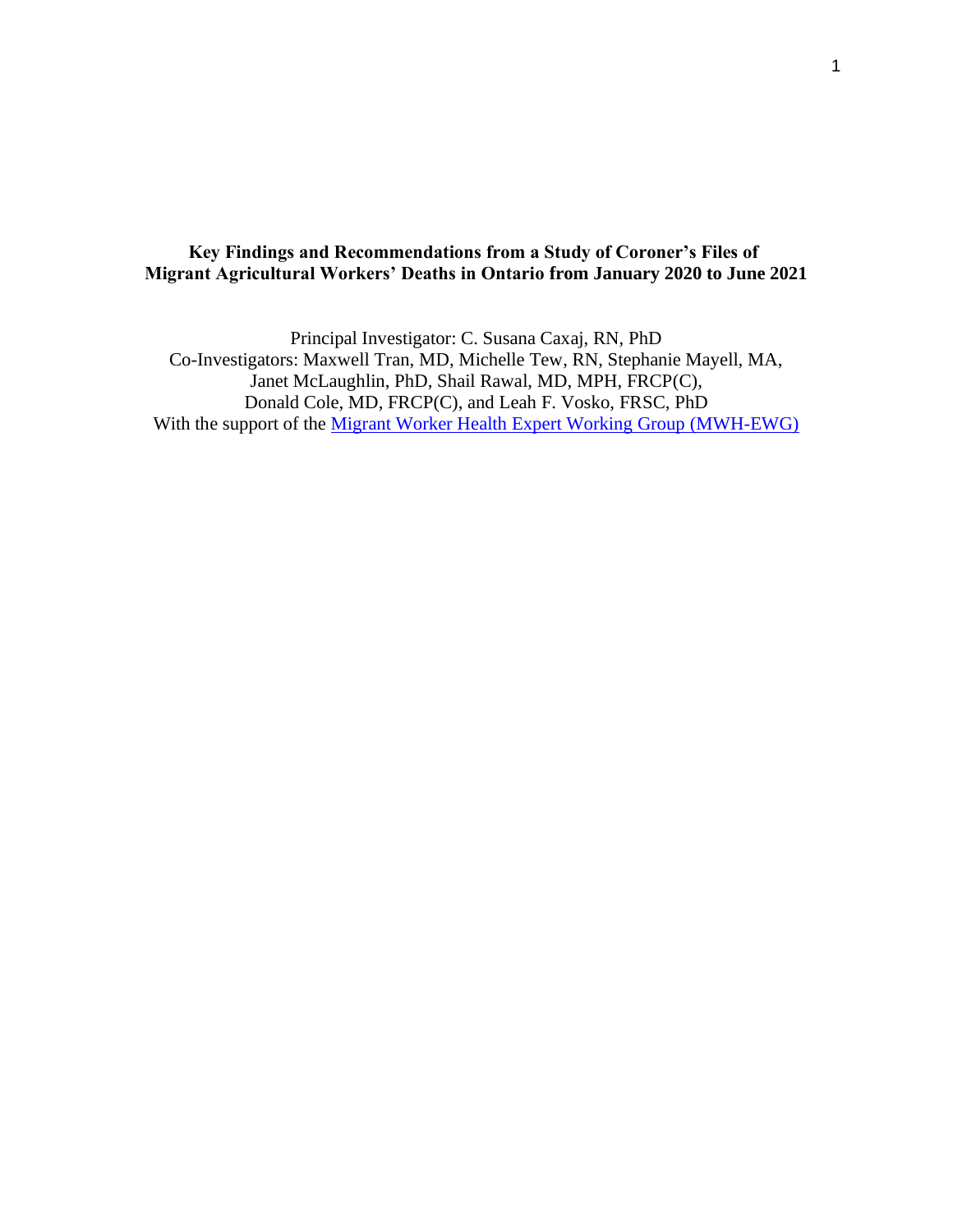# **Table of Contents**

| Key Findings and Recommendations:                                                                     |  |
|-------------------------------------------------------------------------------------------------------|--|
| Section I:                                                                                            |  |
| Section II:                                                                                           |  |
| Section III:                                                                                          |  |
| Section IV:<br>Reporting & Documentation of Death Trajectories of Migrant Agricultural Workers  11    |  |
| Section V:<br>Broader Conditions and Factors at Play in Migrant Agricultural Workers' Health Status13 |  |
|                                                                                                       |  |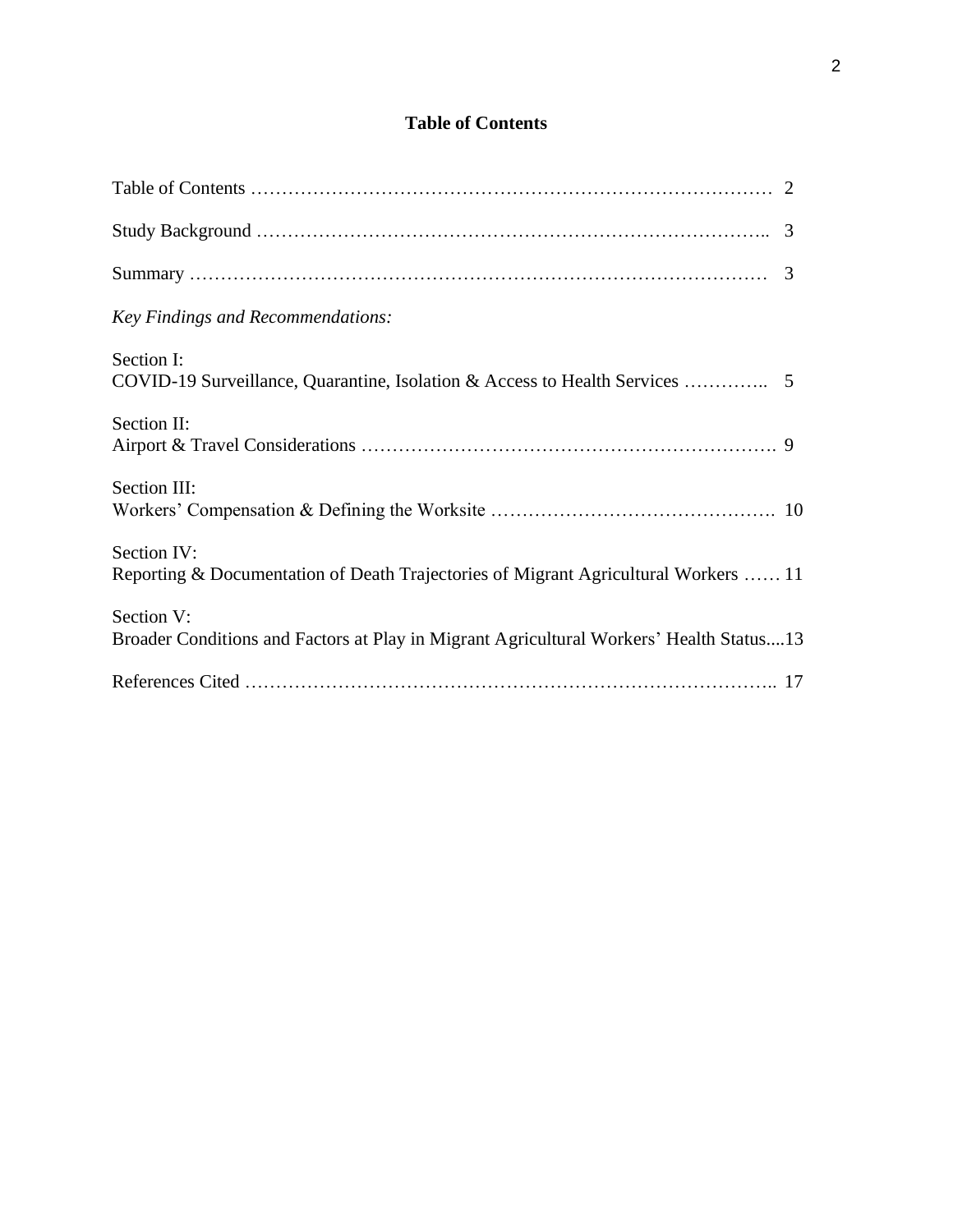# **Key Findings and Recommendations from a Study of Coroner's Files of Migrant Agricultural Workers' Deaths in Ontario from January 2020 to June 2021**

#### **Study Background:**

The emergence of COVID-19 has given rise to new health risks and challenges throughout the world. Within the Canadian context, migrants working as temporary foreign workers in agriculture and food processing have been disproportionately affected. Citing long-standing barriers to health, in addition to various social and legal vulnerabilities, numerous experts and advocates raised the alarm at the start of the pandemic, predicting that this group would face heightened risks from COVID-19 (Caxaj et al. 2020; Haley et al. 2020; Keung 2020; Vosko and Spring 2020; Weiler et al. 2020). Between 2020 and 2021, migrant agricultural workers in Canada faced much higher infection rates than most workforces (Landry et al. 2021; Mehler Paperny 2021). During this time, nine migrant agricultural workers died in Ontario alone, with additional deaths reported in other regions of Canada.

Our research team, consisting of medical doctors, nurses, and academics with decades of experience regarding the health and human rights of migrant agricultural workers in Canada, several of whom participated in a death review carried out by the Deputy Coroner of Ontario in 2020-21, conducted a research study to identify (a) common and divergent medical issues and trajectories, as well as (b) social determinants and resources available to migrant agricultural workers that may help explain the context, and/or may have contributed to the deaths of these nine individuals during the 2020 and 2021 seasons. This qualitative study included the review of coroner files for the nine individuals who died in Ontario within this timeframe and a media scan of sources that reported on the deaths of these individuals to further contextualize this data. The larger goal of this study is to develop evidence-informed practises and policy changes aimed at preventing the deaths of more migrant agricultural workers. Yet, as we prepare this report for publication, we are aware that several migrant agricultural workers have already died in Ontario during the early weeks of the 2022 season (CBC News, 2022). While the deaths of the individuals we have investigated, as well as those that have occurred this year, are not all related to COVID-19, it is notable that deaths continue to occur during the quarantine period.

#### **Summary:**

Our research into the deaths of migrant workers in Ontario has uncovered the following key findings: (1) a heightened risk of travel, and missed opportunities for proactive testing, suggesting the need to modify testing frequency and modality to better address workers' COVID status; (2) the quick deterioration of some individuals' health status, suggesting a need for more intensive monitoring and more proactive testing; (3) inconsistent quarantine conditions with limited oversight, creating heightened risks for infection among workers, making clear the need for several points of intervention; (4) at times, ad hoc and limited standardisation of daily checkins for workers, and in some cases, a concerning reliance on employers to monitor migrant agricultural workers' symptoms; (5) profound barriers for workers to both access and navigate the health care system, causing delays in workers receiving timely emergency care and treatment, with some workers dying alone in isolation; (6) heightened risk of COVID-19 and/or medical complications because of workers' short temporary contracts (e.g., through need for departure and re-entry into Canada), and potential risks posed by the timing of vaccination (e.g.,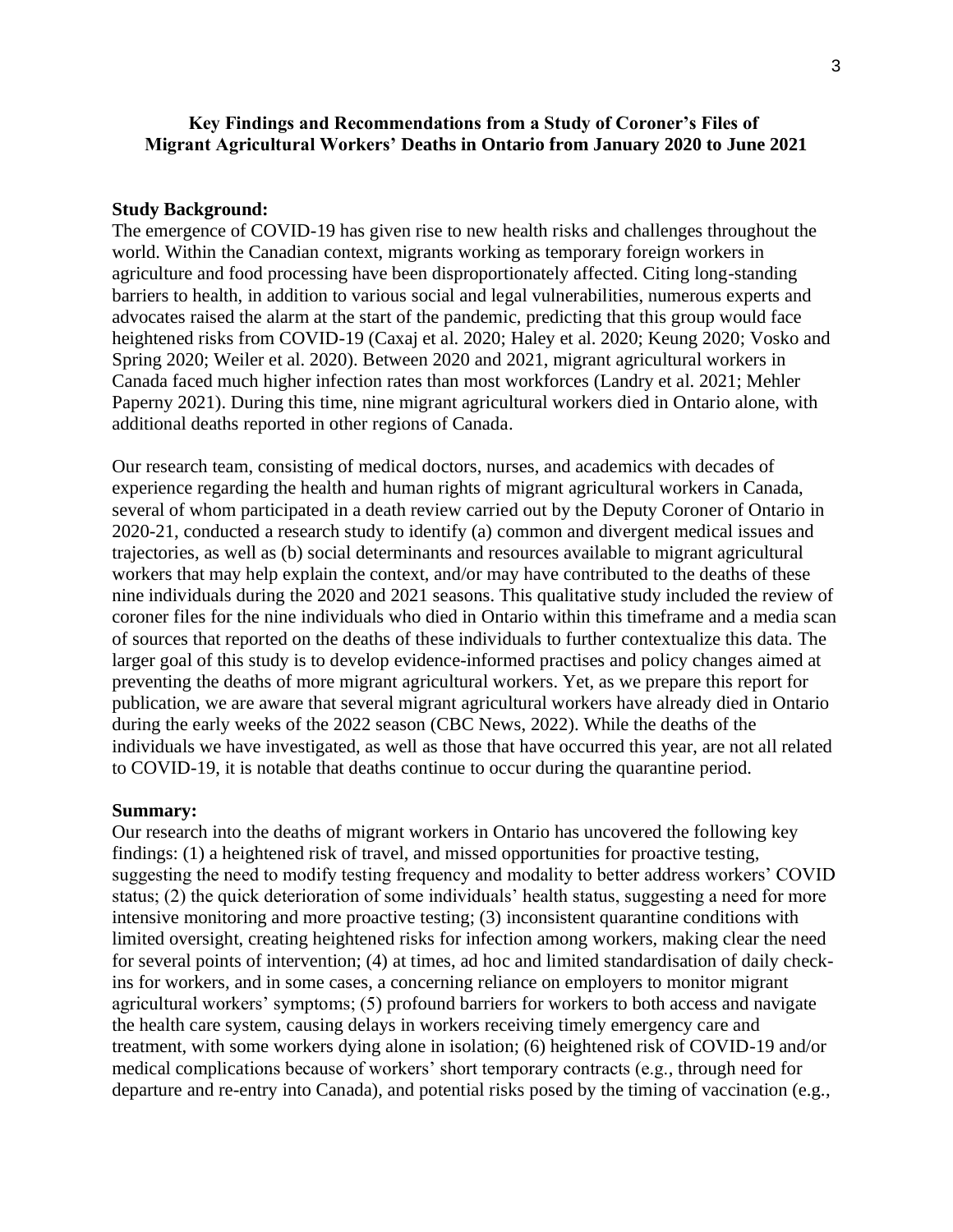upon arrival at airport); (7) lack of clarity about whether all families of the deceased have been provided necessary support to access eligible workplace compensation, and provincial agencies' definition of "work site" (e.g., quarantine quarters), that may have implications both for workplace compensation and health and safety investigations; (8) limited documentation about contact tracing, social supports and resources available to migrant agricultural workers and contact tracers, pointing to opportunities for greater collaboration across co-investigative agencies and health services; and (9) broader vulnerabilities as a result of unauthorised and/or temporary status, geographic and social isolation, poorly lit roads and inadequate housing and living conditions, illustrating the day-to-day context that limits and disadvantages this population in staying safe and accessing timely medical care.

Below, we outline recommendations in light of each of these findings. Among them, we recommend medically comprehensive and culturally appropriate check-ins with migrant agricultural workers that ensure open lines of communication and partnerships with support organizations who have a track record of working with this population. Investment in resources and strategies to address common barriers faced by this group as well as policy reform that enables stronger oversight, enforcement, and mitigates the structural vulnerability faced by this population is required. Regional, provincial and federal agencies all have a role to play to address the vulnerabilities that have become inherent to the way in which migrant agricultural workers live and work in Canada, and their limited opportunities to access independent and timely medical care. Reconsideration of migrant agricultural workers' legal status should be part of a strategy to address the root causes that are impeding workers' rights to health and safety during their time in Canada.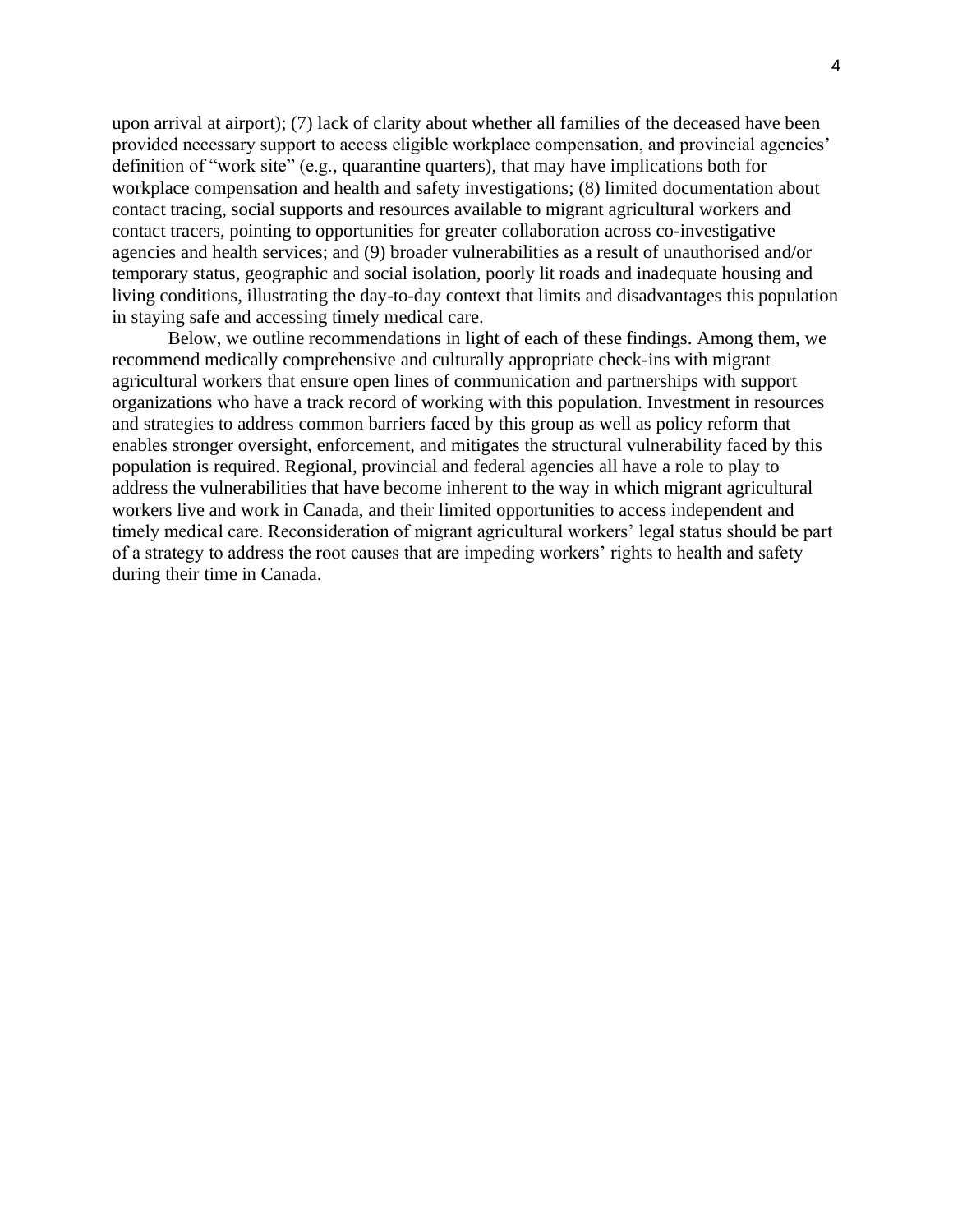### **Section I: COVID-19 Surveillance, Quarantine, Isolation, and Access to Health Services**

#### 1. **Finding:**

Temporary foreign workers coming to Canada during this period had to test negative for SARS-CoV-2 prior to departure, and were tested again upon arrival to Canada, yet some tested positive shortly after arrival. This suggests that the timing, type, or frequency of testing<sup>1</sup> may need to change to provide a more accurate assessment of migrant agricultural workers' COVID-19 status. Furthermore, it is possible that individuals contracted SARS-CoV-2 during their travel, including at the airport or during transport to their sites of quarantine.

# **Recommendations:**

- (a) Implement measures to minimize exposure to SARS-CoV-2 during travel to and from Canada (i.e., by air) and transportation within the receiving country (i.e., shared vehicles - cars, bus, train etc.), taking into account the significance of airborne transmission. These measures should include the provision of, at minimum N95 or KN95 masks, or their equivalent, with instructions on their use (see also Section II).
- (b) Provide accessible, independent (i.e. not through a private contractor) mobile testing for migrant agricultural workers at regular intervals during quarantine. Migrant workers should have access to testing strategies that match their risk and symptoms, including rapid antigen tests (e.g., agri-food employers participating in the Provincial Antigen Screening Program) and PCR tests.

# **2. Finding:**

Several workers' illness trajectory worsened very quickly; in some cases, they died days after test results confirmed that they were COVID-positive. Workers may have benefited from more intensive monitoring after testing positive for SARS-CoV-2 so that clinical deterioration could be identified and intervened upon. In addition, with greater access to testing, infection with SARS-CoV-2 may have been detected earlier in the illness trajectory and allowed for better monitoring and treatment.

- (a) Migrant agricultural workers should be targeted for regular mobile testing coordinated by public health units, assessment centres and/or other health care providers in order to address common social isolation, health care service barriers and workplace compensation requirement needs (Minnings 2021; Caxaj & Cohen, 2019). Migrant agricultural workers should also have regular access to rapid antigen tests, with consistent access to PCR testing in the event that a worker tests positive or becomes symptomatic.
- (b) Workers in quarantine should receive standardized health assessments. These assessments should examine both objective (e.g., temperature reading, pulse oximeter) and subjective (e.g., sore throat, chest pain, shortness of breath) indicators of health status, involve direct communication with the migrant agricultural worker (rather than an employer), and be performed at regular intervals by health care professionals with

<sup>1</sup> A negative COVID test within 72 hours of departure was accepted in many cases, leaving time for workers to contract SARS-CoV-2 during travel. To illustrate, Jamaican workers often brought negative tests from around the island with them to Kingston, where they all congregated en masse before flying out.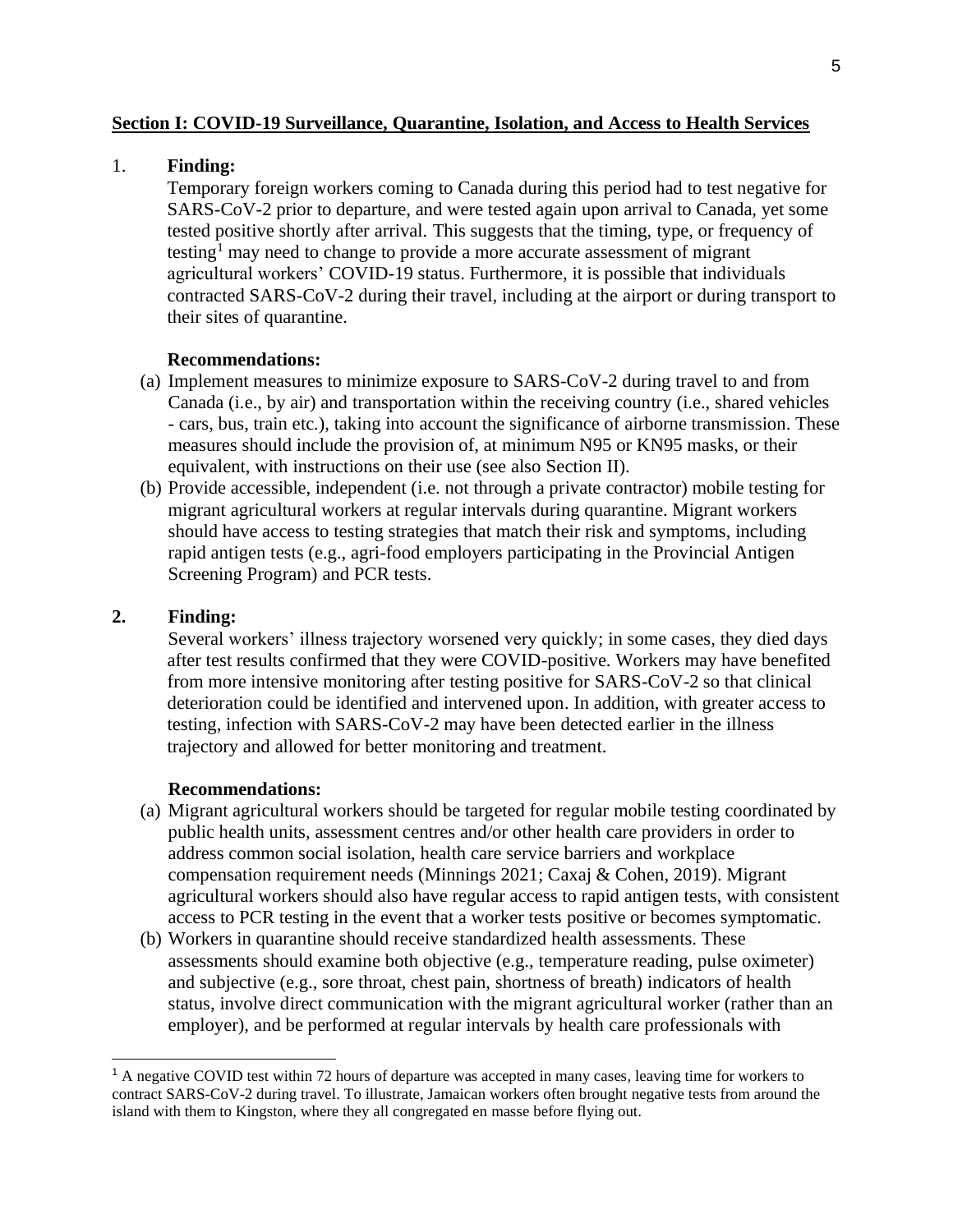professional interpreters and/or trusted support persons/specialized staff with a track record of working with migrant agricultural workers (see also 4b).

(c) This population should be provided with accessible information about symptoms that require further assessment by health care professionals, and specific contact information and resources (e.g., how to call an ambulance, contact info for nearest hospital) to report these concerns.

# 3. **Finding:**

Living arrangements during the quarantine period varied, and often, workers shared living units with co-workers during this time. Since some workers did not test positive for SARS-CoV-2 until after their arrival, it is possible that they were infected by a co-worker as a result of inadequate quarantine conditions.

#### **Recommendations:**

- (a) Clear and consistent guidelines should be put in place for the quarantine period that allow for physical distancing, including robust standards that account for the size of living quarters and common areas (for a discussion of the positive impact of stricter bunkhouse requirements see Vosko & Spring, 2020).
- (b) High standards for ventilation (i.e., open windows, HEPA filters, maintenance of HVAC systems, etc.) should be developed, communicated, and enforced to ensure the safety of workers during the quarantine period.
- (c) Regular oversight and adequate investment should be provided for public health units to inspect quarantine conditions (Caxaj & Cohen, 2021a), or alternatively, provincial leadership to standardize and ensure the highest level of health and safety during the quarantine period. A clear commitment by regional and provincial authorities to share information, and coordinate enforcement mechanisms for more comprehensive oversight with federal agencies that oversee migrant workers in agriculture, should also be put into place (MWH-EWG, 2020).

# 4. **Finding:**

Symptom monitoring was sometimes delegated to employers. This is both unethical and inappropriate as it can pose barriers to workers' access and quality of health care (Colindres, Cohen & Caxaj, 2020; Cole et. al, 2019; Hennebry, McLaughlin & Preibisch, 2016; McLaughlin & Tew, 2018). At times, it was unclear to what extent workers received health assessments, and whether these were performed by telephone or inperson, and whether or not they were carried out by health care professionals.

- (a) Culturally and linguistically appropriate health assessments, carried out by (or in partnership with) health care professionals, must be standard protocol for workers during the quarantine period. Health care professionals should be equipped to evaluate the appropriateness of quarantine (e.g., adequate food, washrooms, social distancing), provide referrals for other health-related concerns, and assess the individual's ability to call for emergency medical services (e.g., specific address/location information is available to workers).
- (b) Health assessments should use both subjective (e.g., sore throat, chest pain, shortness of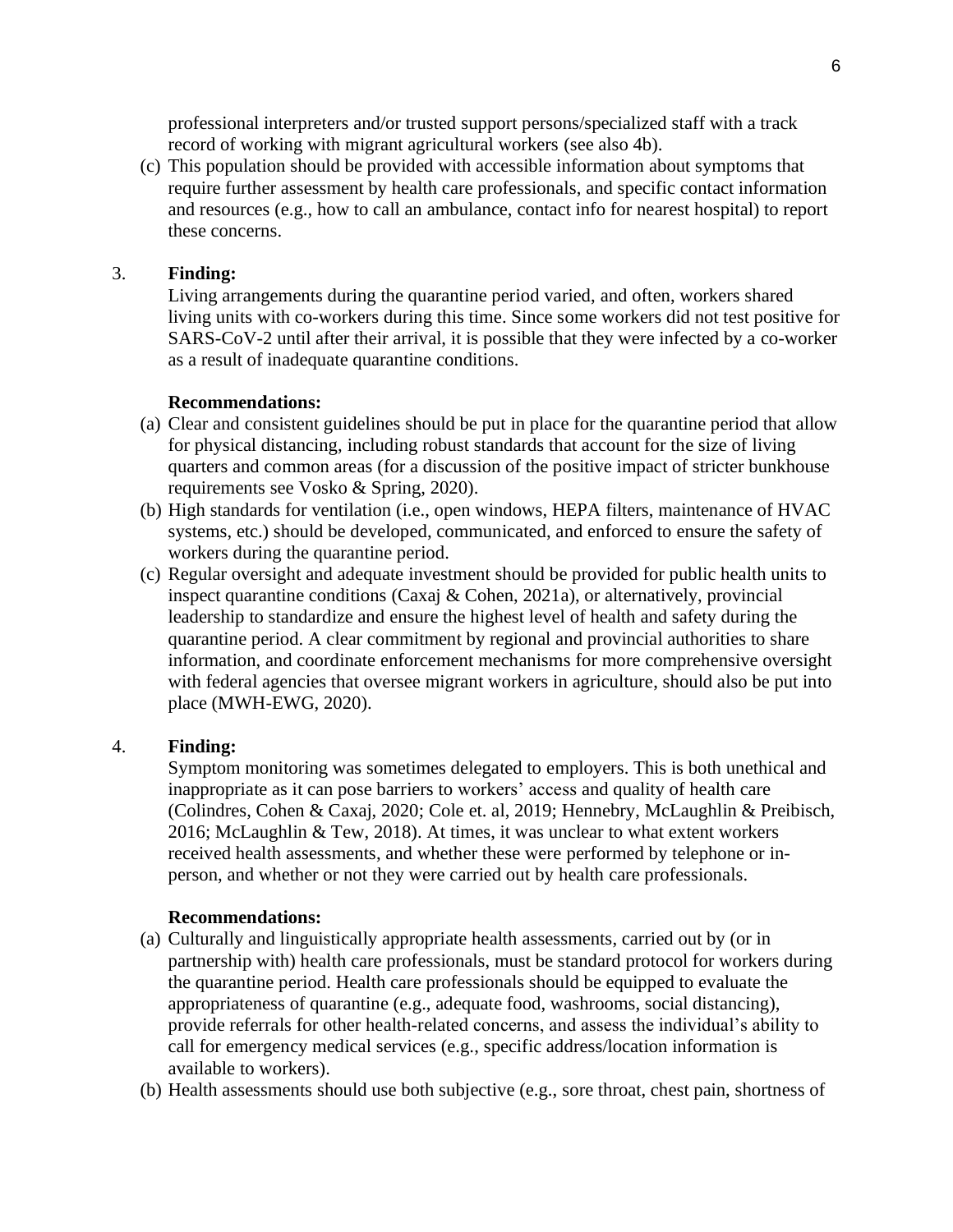breath) and objective (e.g., temperature reading, pulse oximeter) indicators of health status to ensure a timely response if a worker's condition were to deteriorate. Furthermore, assessments should be carried out through direct communication with migrant workers (rather than an employer) in their preferred language with the use of professional interpretation. (For further discussion on common health service barriers and recommendations see Caxaj & Cohen, 2021a; MWH-EWG, 2020).

(c) To address issues that may contribute to delays in treatment, workers should be provided with education upon arrival about how to escalate health concerns to the appropriate parties and contact information for hospital and emergency medical services (see also 4a & 4b).

# **5. Finding:**

Several workers died during the quarantine period. In some cases, access to emergency medical care was delayed due to miscommunication, a lack of understanding of how to navigate the health care system, and/or limited health literacy. In one case, an ambulance was delayed as they were dispatched to the wrong address. In another case, emergency hospital treatment was delayed because a worker declined an intervention fearing they would have to pay.

# **Recommendations:**

- (a) Workers' addresses should be clearly posted in their place of residence, along with instructions in their preferred language(s) of how to call emergency medical services.
- (b) Workers should be reassured, in culturally appropriate ways (i.e. in languages and terms that they understand), that emergency care, especially in the COVID-19 context, is not associated with a fee or loss of employment. Any existing fees for emergency treatment that are currently not free of cost for this workforce should be systematically waived.
- (c) Workers should be familiarized with their entitlement to health care while working in Canada (e.g., provincial health care entitlements and supplemental private insurance coverage). In the clinical setting, perceived financial concerns should be proactively addressed with this workforce (e.g., fees for service) to prevent delays in consent for emergency treatment.
- (d) Dedicated service providers/supports (e.g., outreach workers, support organizations) can conduct comprehensive assessments of workers' mental, emotional, and physical wellbeing, and uniquely build trust that can provide insight into medical concerns. Given this population's limited trust and knowledge of the health care system (Caxaj & Cohen, 2019; Colindres, Cohen & Caxaj, 2020; McLaughlin & Tew, 2018), support persons/specialized staff are key partners in helping workers navigate the system (Caxaj & Cohen, 2021b).
- (e) All migrant agricultural workers whose preferred language is not English should have immediate and ongoing access to professional interpretation for the duration of their medical care, including outpatient and in-hospital care.

### **6. Finding:**

Some workers died while self-isolating. Some health units reported providing written information and/or regular phone calls to workers. However, there was no standard preemptory protocol; nor was there evidence of consideration of workers' varying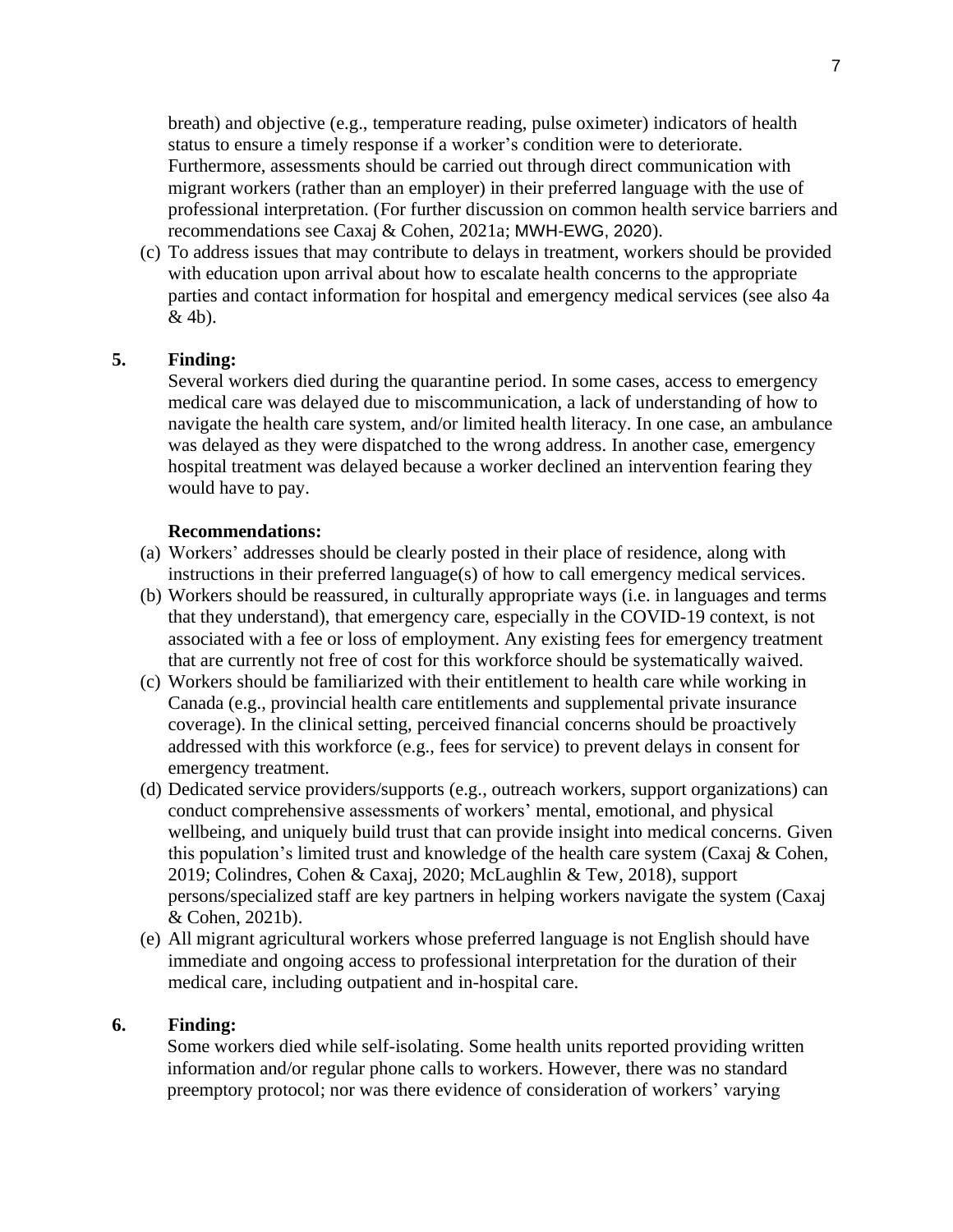degrees of knowledge of critical changes in their health status.

#### **Recommendations:**

- (a) Several strategies must be in put in place to ensure timely medical responses and followup for this population while in self-isolation similar to during quarantine periods  $(5a -$ 5e). Lack of knowledge and/or familiarity with how to navigate the health care system must be anticipated and addressed *prior* to the person's condition deteriorating. Clear and accessible information should be delivered in both written and audio-visual formats to explain how to access emergency medical care if symptoms worsen, anticipating the possibility of health literacy barriers. As in the initial quarantine period, and subsequent quarantines in instances of exposure (i.e., illness among close contacts), medical assessments should be standardized, occur regularly, and be carried out in workers' preferred language throughout this group's time in Canada. Objective measures should be included to complement individuals' self-reports (see also 2b and 4b).
- (b) Culturally and linguistically appropriate medical assessments should be performed when workers are self-isolating. Clinicians conducting assessments should inform workers about how to access emergency medical services, and screen for inadequate isolation conditions (akin to quarantine conditions under points 4a to c).
- (c) Telephone calls, video and/or in-person assessments during the self-isolation period should be carried out in partnership with health care professionals and support persons/specialized staff who are from the individual's cultural community, and have mastery of the worker's preferred language (if this skill-set is not held by the health care professional). This collaboration can help improve communication and workers' ability to report symptoms and changes in their medical status (Caxaj & Cohen, 2021b; McLaughlin & Tew, 2018).

### **7. Finding:**

Some individuals did not have access to care in their preferred/first language once hospitalized. This likely made it difficult for workers to communicate their needs and navigate the health care system (see also point 5 above).

- (a) The province should require that hospitals and public health units provide access to professional interpretation and translation services. A clear commitment to the provision of language-concordant health care for migrant agricultural workers is needed. This would include written information about SARS-CoV-2 in this group's preferred language as well as access to telephone, video, or in-person interpretation services on an ongoing basis.
- (b) Hospitals and public health units should institute protocols and/or ensure the implementation of universal access to professional interpretation and translation services for all clients whose preferred language is not English.
- (c) Emergency, Intensive Care Unit and other hospital clinicians should be educated and provided with timely resources and comprehensive training about how to (a) assess and identify language needs; (b) determine an individual's language preference and (c) arrange for professional translation and interpretation services.
- (d) Hospitals and public health units should partner with organizations with a history of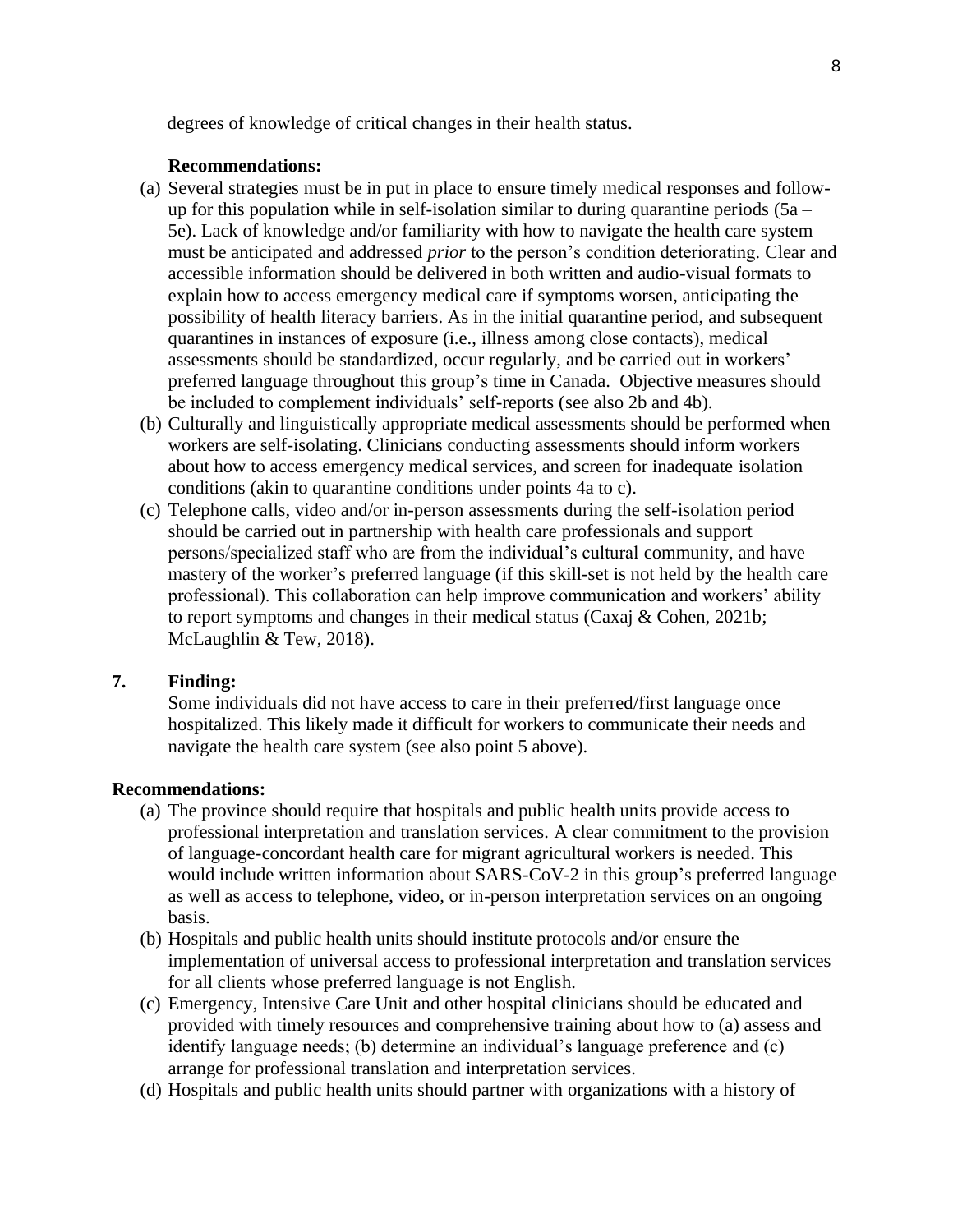supporting migrant agricultural workers to enable this population to navigate an unfamiliar health care system and support them in advocating for their needs. For example, through referrals to support organizations, dedicated staff can help this population advocate for their need for an impartial interpreter and help patients voice their questions or concerns about treatment (Hennebry et al 2020).

(e) Physicians, nurses, and allied health care professionals should be educated about the unique barriers faced by this population, and should be made aware of and be responsible for referrals to community resources that can provide further orientation and support (Caxaj, Cohen & Marsden, 2020; Colindres, Caxaj & Cohen, 2020).

### **Section II: Airport and Travel Considerations**

#### **1. Finding:**

In at least two cases, workers entered Canada twice in the same year to work at different farms, putting themselves at greater risk for exposure to SARS-CoV-2 through international travel.

#### **Recommendation:**

- (a) As noted above (see part 1, 1a), protective measures must be in place for when migrant agricultural workers travel to minimize exposure of SARS-CoV-2.
- (b) Federal and provincial governments should work together to improve the ease of transfers within and across provinces. The federal government should reconsider the duration of work permits to help this workforce limit their exposure to risk through international travel. This is appropriate given that some migrant agricultural workers may only spend a few months or less time in their countries of origin before returning to work in Canada again.

### **2. Finding**

Several workers were vaccinated at the airport upon arrival/re-entry into Canada. While the charts reviewed do not provide information about these workers' specific experiences in this regard, the overall conditions<sup>2</sup> of airport vaccination may compromise the quality of voluntary and informed consent for vaccination for this population (Canadian Press 2021).

#### **Recommendation:**

(a) Rather than being offered vaccination at the airport, migrant agricultural workers should be approached for vaccination at a later date by mobile health teams who can take the time to answer their questions in an atmosphere that is relaxed and non-coercive, and ideally immediately following their quarantine period and before their arrival at farms. This approach could also serve to improve access and lines of communication for workers, who are often unfamiliar with the health care system. Welcome and greeting time at the airport should be used to inform workers of next steps regarding their health

<sup>2</sup> Several support organizations and migrant agricultural workers reported being fatigued, hungry, and not in overall optimal physical or mental conditions upon arrival, at the time that they were approached for vaccination at the airport. In addition, international travel may expose individuals to SARS-CoV-2.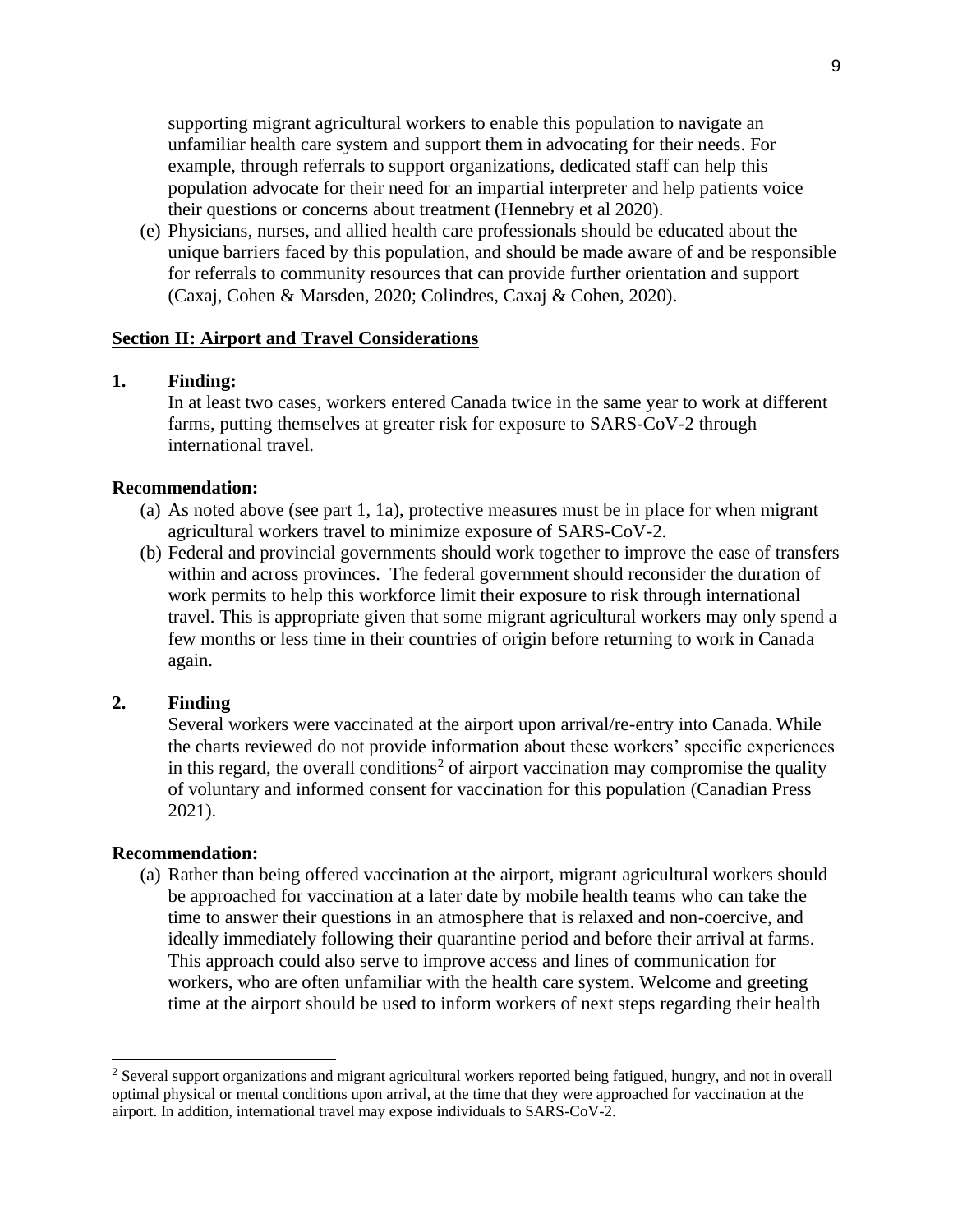care in Canada (e.g., vaccinations, testing, options, monitoring), coverage and entitlements, and workers' compensation (see Section III).

### **Section III: Workers' Compensation and Defining the Worksite**

### 1. **Finding:**

It is unclear whether the families of individuals whose deaths are within the purview of the provincial workers' compensation board (WSIB) had access to information and a clear path for pursuing all eligible compensation. Given the widespread limited awareness of this population's [extensive coverage,](https://www.wsib.ca/en/operational-policy-manual/foreign-agricultural-workers) 3 indeed, it is possible that deceased individuals' families were not provided with adequate information to claim compensatory entitlements. Most files do not provide any information in this regard.

## **Recommendations:**

- (a) Workers, and, when deceased, their next-of-kin, must be made aware of WSIB eligibility, and be given the opportunity to connect with legal advocates who can assist with WSIB applications.
- (b) All migrant agricultural workers' deaths should be flagged for potential eligibility for WSIB. A specific agency should be tasked to liaise with the WSIB, next-of-kin, and if the family wishes, legal advocates (e.g., the Industrial Accident Victims Group of Ontario) as necessary who can confirm whether coverage is applicable and support next-of-kin through the process. The coroner's investigation can serve as a final appraisal that such mechanisms have been put in place.
- (c) Next-of-kin of the deceased should be provided with access to professional interpretation and/or support person/specialized staff to aid them in navigating compensatory channels.
- (d) Physicians and allied health care professionals should receive training regarding the broad eligibility of WSIB coverage for this workforce to ensure that reportable deaths and injuries are reported in a timely manner, and that next-of-kin can access compensation to which they are entitled. (See Colindres et. al, 2020, Caxaj et. al, 2020, Hennebry et. al, 2016 and McLaughlin et al, 2014, for further discussion of barriers to accessing workplace compensation).

### 2. **Finding:**

Blurred lines between what constitutes a worksite and place of residence require explicit consideration in establishing what constitutes a workplace death or injury, especially during the COVID-19 pandemic, a period in which workers' living conditions during quarantine have been arranged and often overseen by employers. For example, in some cases, reports

<sup>&</sup>lt;sup>3</sup> The WSIB provides [extensive coverage](https://www.wsib.ca/en/operational-policy-manual/foreign-agricultural-workers) for foreign agricultural workers, as stated in their policy:

<sup>&</sup>quot;Coverage begins as soon as workers reach the agreed-upon point of departure in their homeland, and remains in place until they return to their country. While travelling in Ontario, these workers are covered when (i) in transit from an airport in Ontario to the employer's premises and/or; (ii) using a means of transportation authorized by the employer, and; (iii) following a direct and uninterrupted route to or from the employer's premises. . . In addition to coverage while in the course of employment, workers are also covered during periods of leisure, meals, and while sleeping in employer-provided quarters."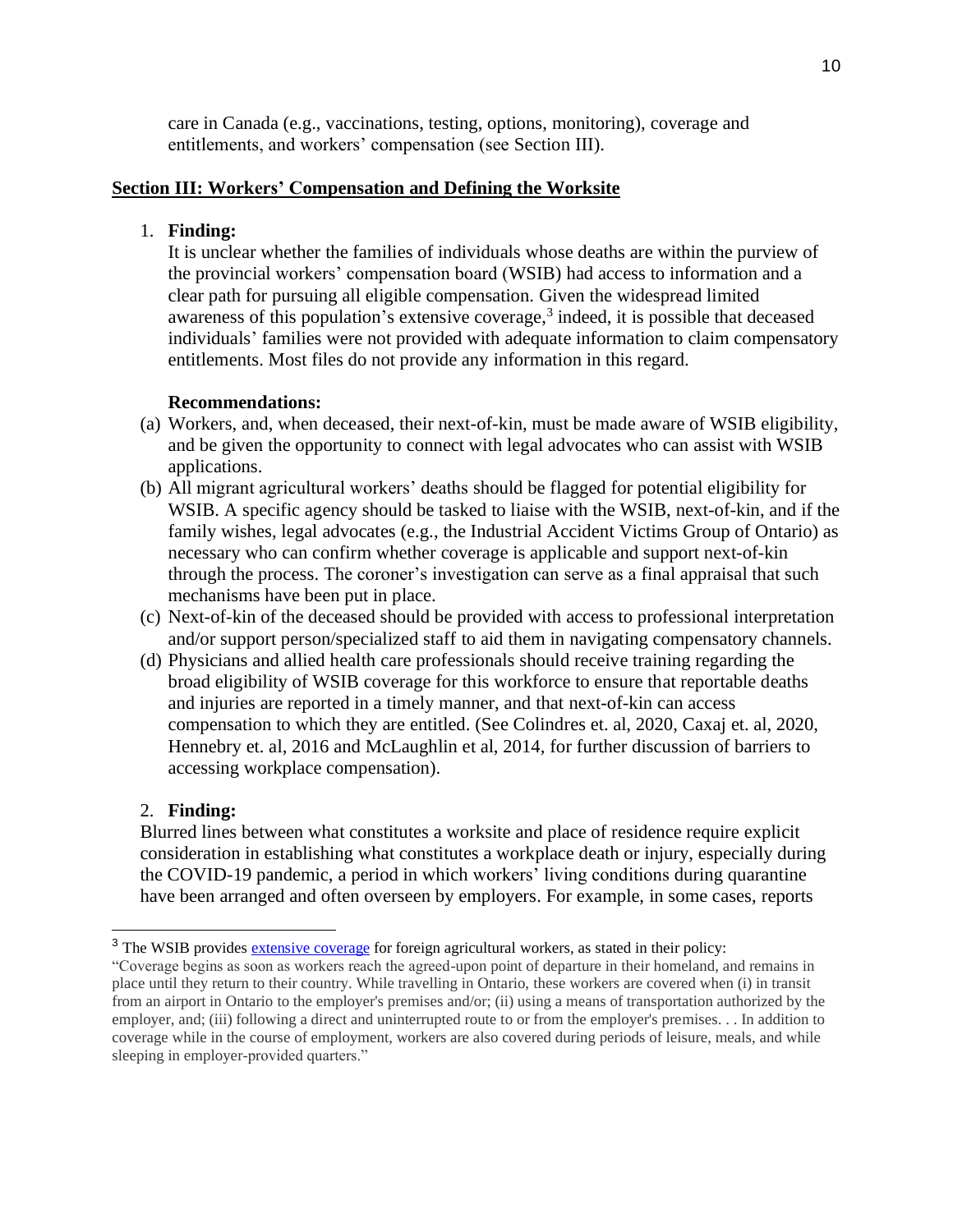from the Ministry of Labour indicated that workers had "not reported to work yet," although workers were residing in an employer-organized quarantine site.

### **Recommendations:**

- (a) The Ontario government should clearly define employer-provided accommodation, including quarantine and isolation accommodations, as encompassing the worksite, and therefore, deaths among this group as "work related." This will address the fact that living conditions are outside of workers' control, especially (but not strictly) during the quarantine period.
- (b) All migrant agricultural workers' deaths should be automatically investigated for potential work-related associated factors. This is essential for a comprehensive root cause analysis of these workers' deaths, whose only reason to be in Canada and in their unique situation is because of work demands.

# **Section IV: Reporting and Documentation of Death Trajectories of Migrant Agricultural Workers**

# 1. **Finding:**

No contact tracing information was provided in any of the coroner's reports suggesting a lack of information-sharing in this regard on the part of public health units. Understanding likely sources of infection can help identify effective public health interventions and areas for improvement. Given migrant agricultural workers' vulnerability in their living and working environments, it is important to understand direct sources of exposure in the transmission of SARS-CoV-2 for this population.

#### **Recommendations:**

(a) In the context of the COVID-19 pandemic, public health units should work closely with coroners and other co-investigative agencies so that investigations of the deaths of this workforce include information about vaccination status, testing, possible sources of exposure to SARS-CoV-2, and illness trajectory, as available. Attending hospital staff and/or emergency responders who last care for deceased migrant agricultural workers should work with the coroner to identify and report relevant factors that may be associated with known infection or exposure to SARS-CoV-2.

### 2. **Finding:**

Very few files contained information about the social supports and communication tools available to migrant agricultural workers, particularly during self-isolation/quarantine. Socio-cultural considerations did not appear to be considered in most files despite the fact that barriers of this nature may have shaped the illness trajectory of some of the deceased.

# **Recommendations:**

(a) Consideration of this population's social/geographic isolation, language barriers, international travel, and workplace and living conditions should be part of death reporting. Attending clinicians and coroners should work together to identify and document these factors to ensure relevant issues are identified in the death investigation. A social determinants of health framework (Paremoer et. al, 2021) may be useful to adopt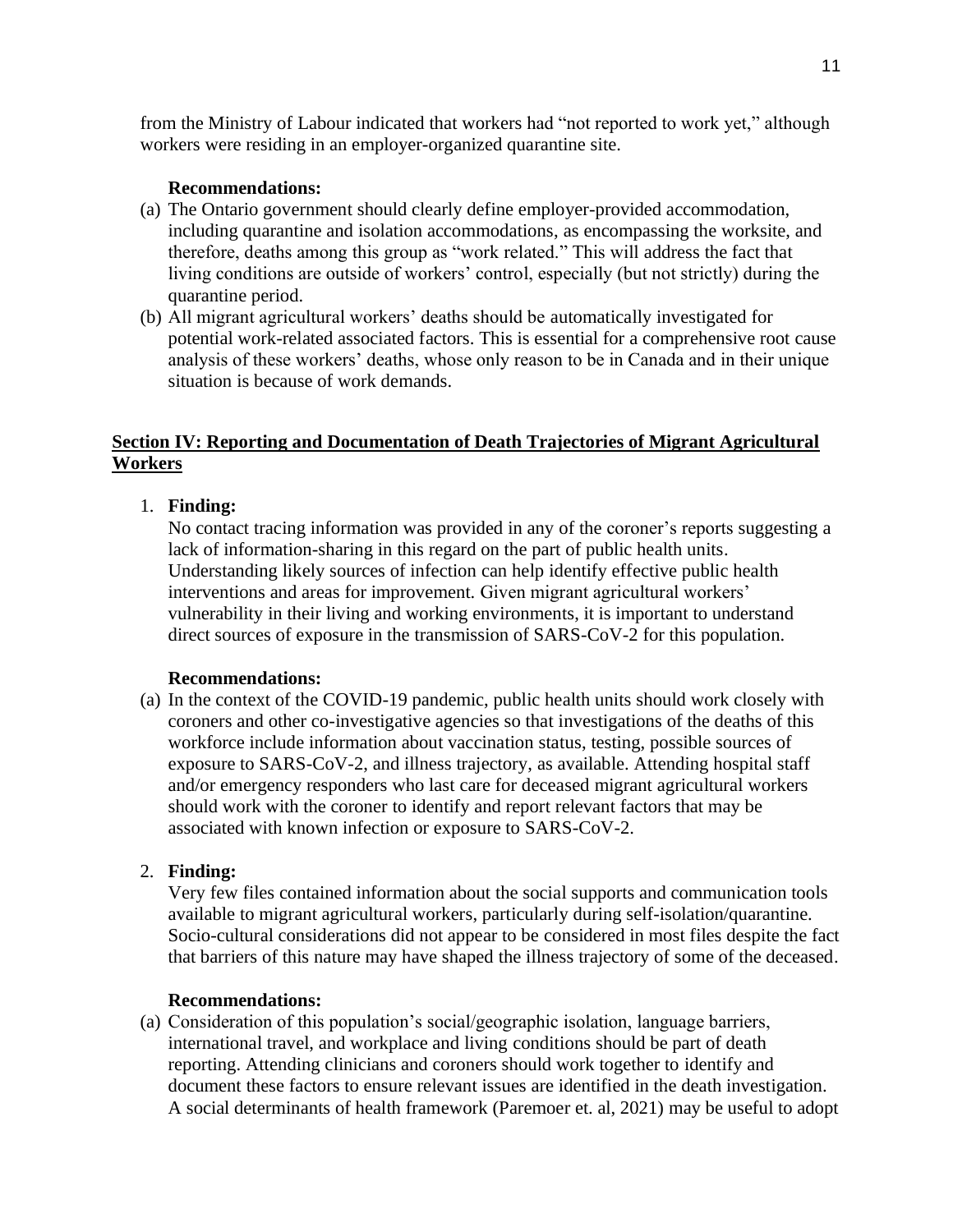in the reporting of each death, given the various structural vulnerabilities faced by this group.

- (b) Further investigation is required to review how migrant workers access and communicate with emergency medical services, public health unit staff, and others. Provincial governmental agencies should systematically assess workers' access to professional language services and support services/specialized staff that may have influenced workers' health status. The coroner can also ask employers and co-workers of the deceased about the social supports and communication tools available to migrants in agriculture (e.g., connection to family/community organizations and access to mobile phone, landline, internet), in order to better assess barriers and facilitators to timely care.
- (c) Health care professionals should be educated about the precarious employment status of migrant agricultural workers, and the related power differential between employers and workers, which may contribute to delays in seeking care, or shape dynamics during health care interactions (Caxaj & Cohen, 2021b; Caxaj & Cohen, 2019; Hennebry et al. 2016; McLaughlin and Tew 2018; McLaughlin et al. 2018). Awareness on the part of the coroner's office and co-investigative agencies should be fostered in order to effectively investigate this dynamic. Knowledge in this regard can help guide both how the death investigation is conducted (e.g., in terms of who is interviewed), and what factors are further explored (e.g., how health screenings are carried out).
- (d) Coroners' offices and co-investigative agencies should consider a standard practice of gathering data from co-workers (rather than only from employers or supervisors), family members, and health care professionals, as each may provide a unique perspective and individually, only offer partial information. When interviewing family members, coroners should consider the potential cultural norms and migrant agricultural workers' motivation to potentially conceal the severity of their conditions from their loved ones, which may prevent family members from providing a comprehensive medical history (e.g., if the individual's condition was deteriorating).

#### 3. **Finding:**

Coroner reports often described medical care provided to migrant agricultural workers but did not contain copies of the referenced medical documentation. While we understand that the coroner's office is not a custodian of medical files, an absence of medical files raises questions about clinical decision-making and possible opportunities for earlier intervention, as well as potential systemic barriers to care that cannot be fully addressed.

#### **Recommendations:**

(a) For the purpose of providing further clarity, the coroner's office should work closely with the research team reviewing these files to identify key documents that will provide further clarity on issues of concern, and act as a liaison with other health care agencies as required.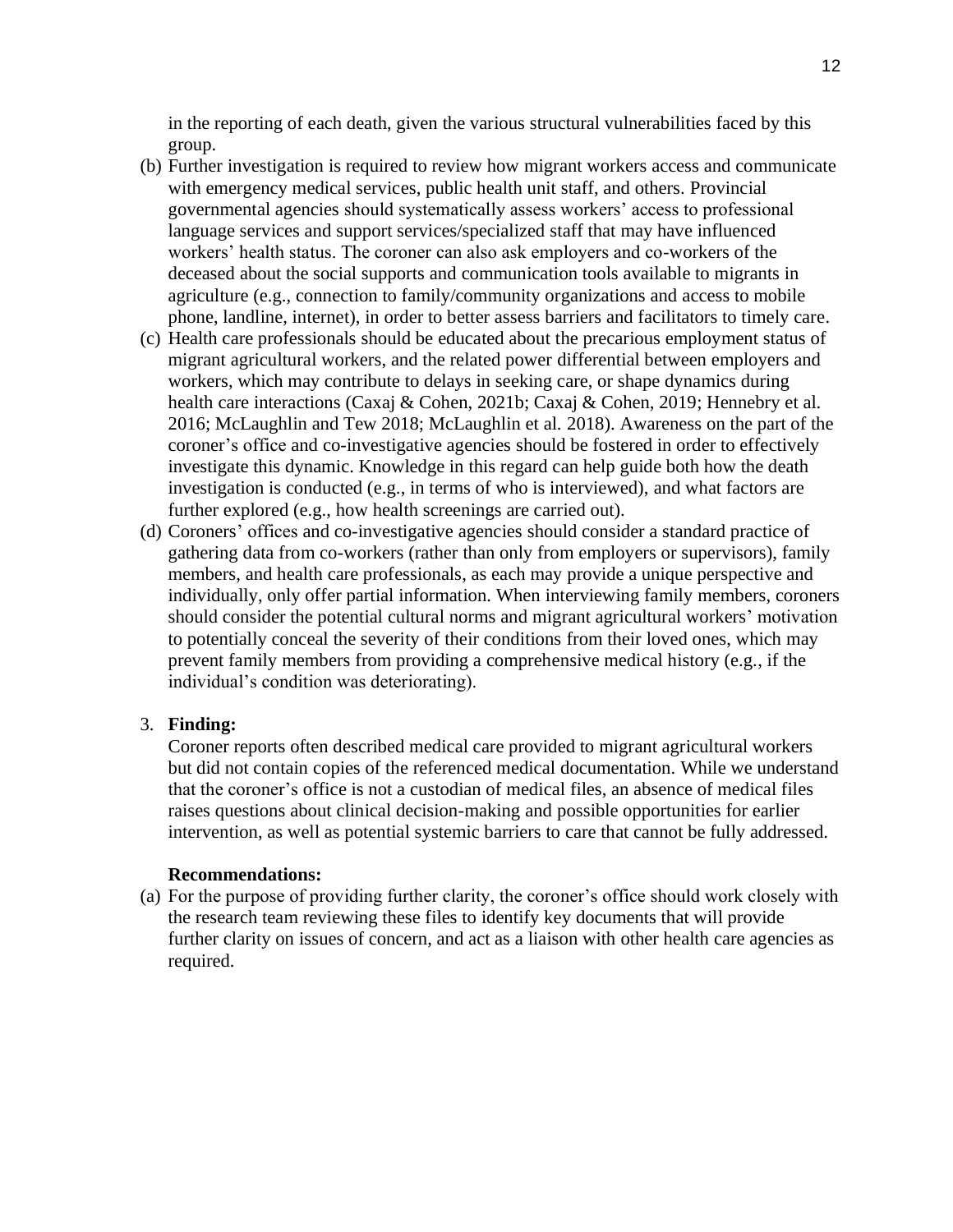# **Section V: Broader Conditions and Factors at Play in Migrant Agricultural Workers' Health Status**

# 1. **Finding:**

For migrant agricultural workers who are not employed on a temporary foreign worker contract, undocumented status can result in a climate of coercion that puts them at heightened risk of unsafe and exploitative living and working conditions.

### **Discussion:**

A large body of research shows that relationships with a temporary help agency, especially in the case of triangular employment relationships (e.g., those in which an agency/ intermediary is involved), can intensify fear of reporting poor living and working conditions and make it more likely that this workforce, especially those migrant agricultural workers that are undocumented will accept a high degree of risk, including within the COVID-19 context (Vosko 2000, 2013).

Many recruiters are 'fly-by-night' operations, and many operate beyond provincial/national borders – two features that make accountability challenging. It is also extremely difficult to punish the actors behind the corporate shield (e.g., directors of corporations abroad). Under the Occupational Health and Safety Act (OHSA), temporary help agencies are treated as employers, jointly liable for the health and safety of workers placed with the client. However, agencies' specific obligations stem from the general duties of employers. In other words, under the OHSA, no express thought is given to what their specific obligations should be. Under the Employment Standards Act (ESA), joint and several liability also prevails with respect to wages (Vosko 2010). Furthermore, individuals without authorization to work are also less likely to understand that they are entitled to certain rights to health and safety, like other workers in Canada.

- (a) Given the veritable fears of reprisal confronting migrant agricultural workers, especially those whose residency status is most precarious (e.g., those workers who are undocumented and/or with expiring contracts seeking to return annually), which may prevent them from reporting unsafe and unlawful working and living conditions, legislators should amend the OHSA by setting out the duties of agencies/recruiters with respect to OHS (Vosko 2019). Enumerating such responsibilities could help make agencies/recruiters and other parties to triangular relationships liable for their conduct.
- (b) To enhance enforcement of both occupational health and safety and employment standards protection, an extensive well-resourced regime of targeted proactive labour/employment standards and health and safety inspections is required to address the precarious conditions of employment often faced by this group that make it unlikely that they will complain. Previous research in Ontario supports this recommendation (Vosko et al. 2019, Caxaj & Cohen, 2019) as does a December 2021 [Report of the Auditor General](https://www.oag-bvg.gc.ca/internet/docs/parl_oag_202112_02_e.pdf)  [of Canada](https://www.oag-bvg.gc.ca/internet/docs/parl_oag_202112_02_e.pdf) which highlights the pressing needs/deficiencies at the federal level, and provincial level (Tucker and Vosko 2021). Employers who hire migrant agricultural workers through agencies/recruiters should be the top priority for both Occupational Health and Safety & Employment Standard inspection, which must include blitzes and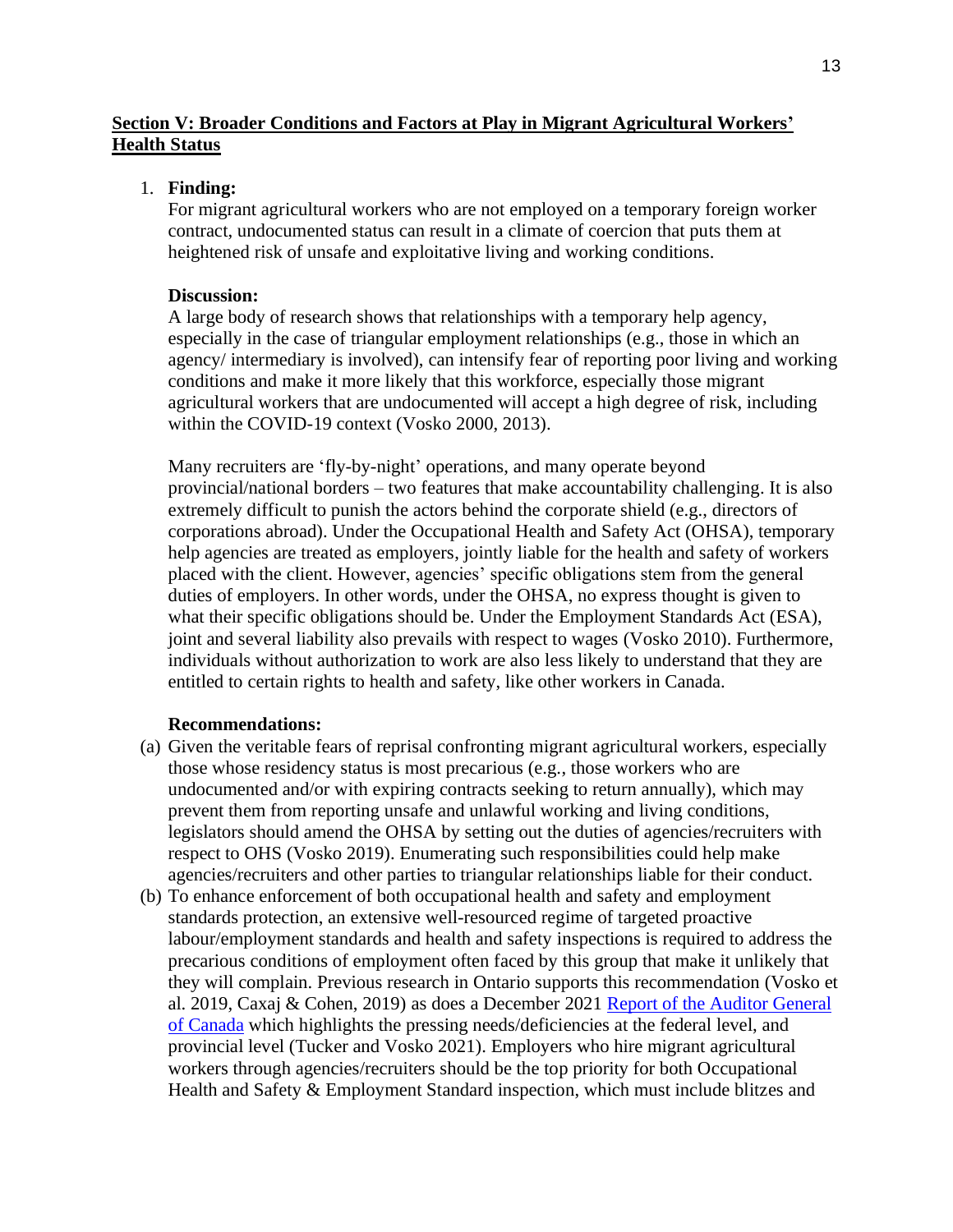targeted inspections.

- (c) The Coroner's office and collaborating agencies should support efforts to investigate whether provisions of Ontario's Employment Standards and Occupational Health and Safety Acts applicable to temporary help agencies/recruiters and client firms/employers have been enforced, including those on anti-reprisal and joint and several liability with respect to wages.
- (d) Efforts to ensure the health and safety of all workers should include measures to ensure undocumented workers (those without authorization to work) receive clear messaging about their rights to minimum employment standards protections and health and safety as well as health care.

# 2. **Finding:**

Remote neighbourhoods with poorly lit roads may create dangerous working conditions for migrant agricultural workers. These conditions of isolation heighten their risk both on and off the job (Caxaj  $\&$  Diaz, 2018). In the case of at least one individual worker, this was a central factor that contributed to their untimely death. Factors related to both social and geographic isolation appeared to contribute to several individuals' ability to seek timely medical care.

Within the COVID-19 context, migrant agricultural workers must seek help from an overtaxed health care system that is less able to quickly respond, creating more challenges for them to receive timely medical care.

### **Recommendations:**

- (a) There should be investment in regional transportation plans that account for migrant agricultural workers, and seek to address isolation faced by this group, and also provide road safety infrastructure to protect this workforce from nearby traffic.
- (b) Proactive relationship-building by primary care and public health unit departments should be initiated, so that familiarity and trust is built prior to a health emergency. Prior relationship-building can also provide an alternative method to communicate and plan preventive measures directly with this workforce, rather than through employers (Caxaj & Cohen, 2021b; Caxaj & Cohen, 2021c).
- (c) There should be investment in social support services and health care navigators that can help address obstacles that this population faces when seeking health care.
- (d) Regional and provincial governments and their delegates should develop resources and materials that can provide guidance to workers on how to navigate health care systems that are specific enough for the regional environments in which workers find themselves. To ensure this local relevance, partnerships with municipalities, civil society organizations and other regional bodies are required.

# 3. **Finding:**

Across several reviewed cases, media reports featured accounts of co-workers and service providers characterizing migrant agricultural workers' living conditions, including quarantine and isolation facilities, as inadequate (CBC News 2021; Mojtehedzadeh 2021; Rodriguez 2021). In some cases, these migrant workers, and persons in supportive roles to them, described a workplace environment in which health symptoms were discounted or not taken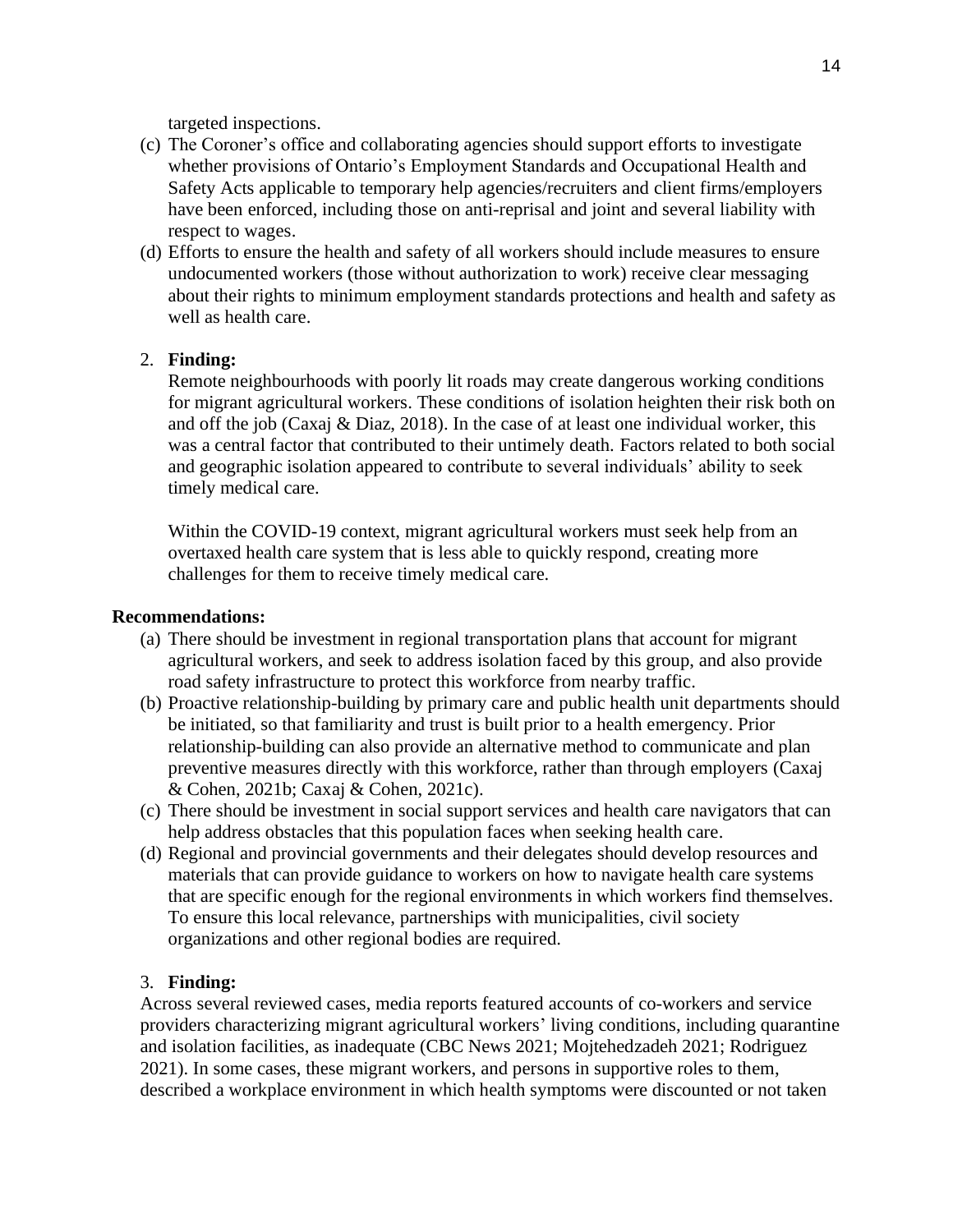seriously. These factors created further obstacles for a population who sometimes lacked knowledge or familiarity with the health care system (as noted above). The length of time each individual worker was employed in agricultural programs varied from their first year to multiple decades. Family members reported that their loved ones were motivated by a desire to provide an income for family members back home.

### **Discussion:**

Research shows that a global context of inequity often creates a coercive context in which groups may feel forced to protect their livelihood over their health and wellbeing (OECD 2020). Combined with structural characteristics of temporary migrant agricultural worker programs (e.g., tied work permits, re-entry in the program contingent on employer nomination, lack of permanent residency), migrant agricultural workers often experience undue pressure to underreport critical issues, delay, and/or not seek medical attention or help with other concerns (Caxaj & Cohen, 2019; Hennebry et. al, 2016).

- (a) To improve living conditions for workers and safeguard their health and safety, a federal housing standard should be established and enforced for the Seasonal Agricultural Worker Program (SAWP) and all other agricultural workers coming through the Temporary Foreign Worker Program's primary agriculture streams (Baxter 2021). The National Housing Standard should align with recognized standards for housing and related infrastructure, specifically the right to adequate housing without discrimination based on international human rights standards, outlined by numerous internationally agreed upon UN conventions and treaty bodies (on which many Canada is a signatory). The National Standard should, further, adhere to the Guidelines for the Implementation of the Right to Adequate Housing (2019) provided by the UN Special Rapporteur on adequate housing, who articulates that "specific protective measures and remedies are required for migrant workers living in housing provided by employers."
- (b) Aligned with the Deputy Chief Coroner's Review of three migrant agricultural workers' deaths, regional, provincial and federal governments should invest in more culturally informed and reliable mechanisms for migrant agricultural workers to both access timely medical care, necessary medical follow-up and assessment, and report workplace abuses and/or violations of human rights. Proactive health care protocols should be in place to anticipate commonly known barriers for this population to access and navigate health care systems, including, but not limited to, language barriers, health literacy challenges, geographic isolation, racism in health care, fear of deportability and employer gatekeeping (Colindres, Cohen & Caxaj, 2021; Caxaj & Cohen, 2019; Cole, et. al, 2019; Hennebry et al. 2016; Mayell and McLaughlin 2016; McLaughlin and Tew 2018; McLaughlin et al. 2018).
- (c) As supported by [decades of research,](https://www.migrantworker.ca/expert-working-group/academic-publications-on-health-migrant-workers/) and as underscored by the auditor general's review of federal inspections, federal agencies should provide leadership and a commitment to more robust oversight and enforcement of health and safety, human rights and employment standards for migrant agricultural workers. Provincial and regional governments should work closely with federal agencies to oversee and enhance necessary oversight measures and sharing of critical information that can prevent life-threatening and health-harming conditions often faced by this population. These strategies should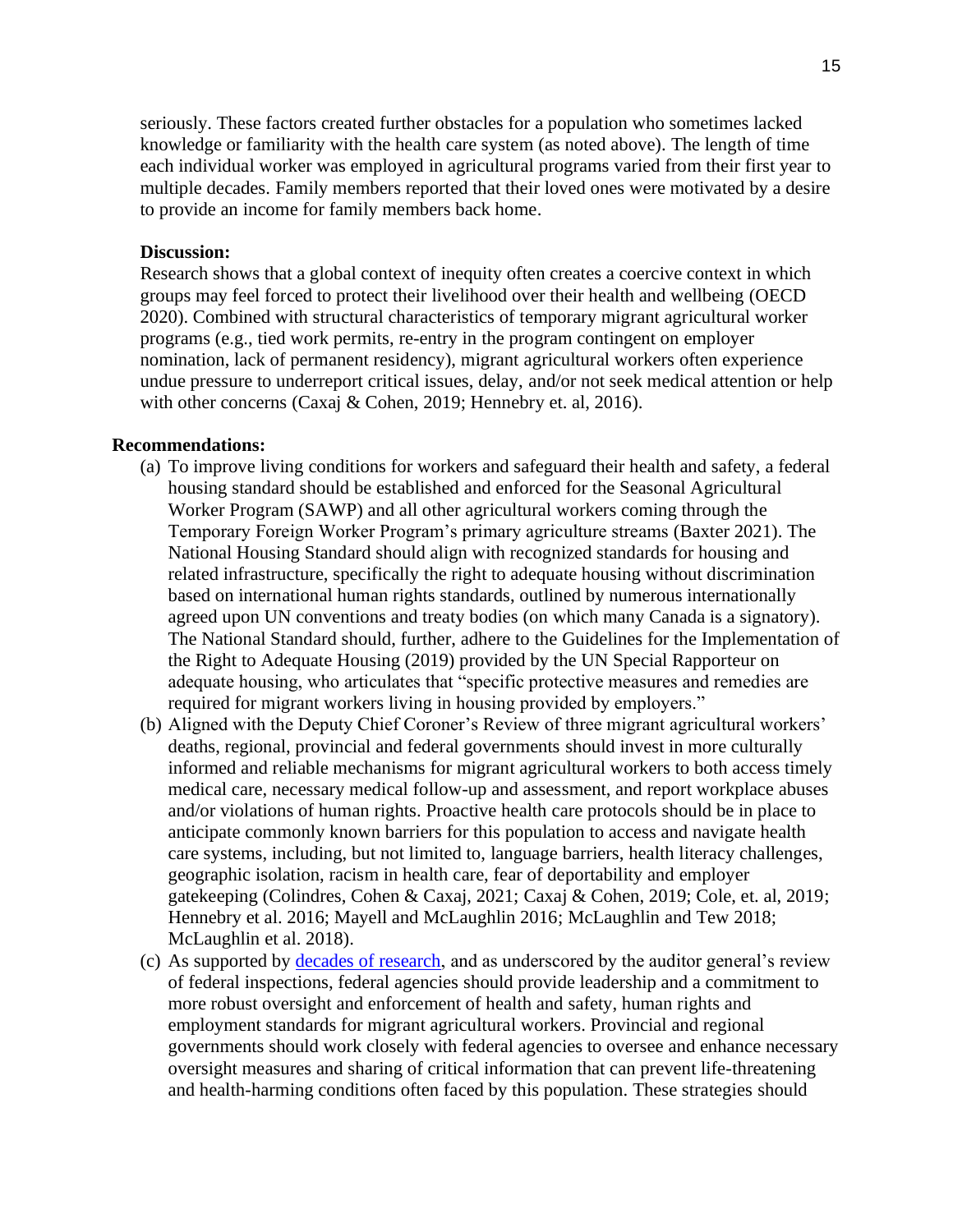include the launch of more on-site and unannounced inspections that involve direct communication with migrant workers in their preferred languages, using methods that are culturally appropriate, and that ensure meaningful participation and proactive measures to protect against reprisal.

(d) To address underlying structural vulnerabilities that influence migrant agricultural workers' ability to seek medical care, report issues of concern, and advocate for their own health and safety (Hennebry et al. 2016; Mayell and McLaughlin 2016), there should be changes in the administration and nature of Canada's Temporary Foreign Worker Programs. Such changes should include, at minimum, more accessible/worker-centred options for work transfers and open work permits so that this population can more freely refuse unsafe work, report issues, change employers, and access timely medical and social care (Caxaj & Cohen, 2021a; Caxaj et. al, 2020). Although the federal government recently launched the Open Work Permit for Vulnerable Workers (OWP-V) and job bank as mechanisms for workers to report and leave situations of workplace abuse, this initiative is limited insofar as it places the burden of proof on the worker. Moreover, there is no consideration of workers' need for housing throughout the OWP-V process, nor is there a guarantee of alternate employment in cases where abuse is proved. Ultimately, a clearer path for permanent residence, in combination with greater labour protection and opportunity for migrant agricultural workers to participate in labour unions and collective bargaining, are necessary to uphold the health and human rights standards to which they are entitled.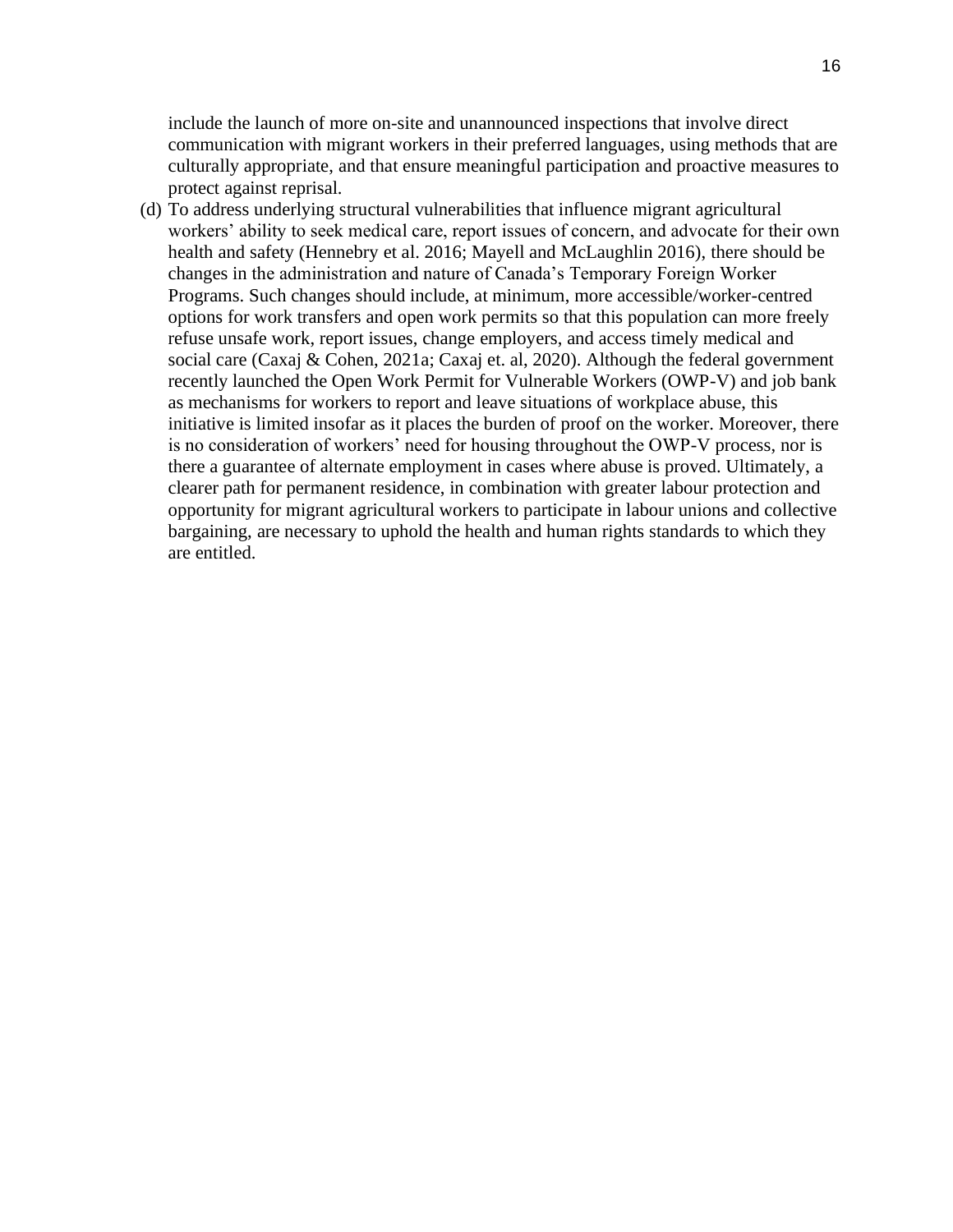# **References Cited**

Baxter, Mary. (2021). "Has Ontario changed its approach to migrant-worker housing?" *TVO*, March 29, 2021. [https://www.tvo.org/article/has-ontario-changed-its-approach-to-migrant](https://www.tvo.org/article/has-ontario-changed-its-approach-to-migrant-worker-housing)[worker-housing](https://www.tvo.org/article/has-ontario-changed-its-approach-to-migrant-worker-housing)

Bochtis, Dionysis, Lefteris Benos, Maria Lampridi, Vasso Marinoudi, Simon Pearson, and Claus G. Sørensen. (2020). "Agricultural Workforce Crisis in Light of the COVID-19 Pandemic" *Sustainability* 12, no. 19: 8212.<https://doi.org/10.3390/su12198212>

CBC News. (2022). "Migrant worker from Jamaica dies in COVID-19 isolation in Ontario while waiting to start work." *CBC,* January 27 2022. <https://www.cbc.ca/news/canada/windsor/migrant-worker-death-ontario-1.6321338>

Canadian Press. (2021). "Advocates call for accessible COVID-19 vaccine plan for Ontario migrant farm workers." *CBC*, April 8, 2021. [https://www.cbc.ca/news/canada/hamilton/advocates-call-for-accessible-covid-19-vaccine-plan](https://www.cbc.ca/news/canada/hamilton/advocates-call-for-accessible-covid-19-vaccine-plan-for-ontario-migrant-farm-workers-1.5979309)[for-ontario-migrant-farm-workers-1.5979309](https://www.cbc.ca/news/canada/hamilton/advocates-call-for-accessible-covid-19-vaccine-plan-for-ontario-migrant-farm-workers-1.5979309)

Caxaj, C. Susana, Amy Cohen, Carlos Colindres, Natalie Drolet, Jenna L. Hennebry, and Janet McLaughlin. (2020). "Government COVID-19 guidelines gamble on the lives of migrant agricultural workers." *Canadian Science Policy*, April 21, 2020. [https://sciencepolicy.ca/posts/government-covid-19-guidelines-gamble-on-the-lives-of-migrant](https://sciencepolicy.ca/posts/government-covid-19-guidelines-gamble-on-the-lives-of-migrant-agricultural-workers/)[agricultural-workers/](https://sciencepolicy.ca/posts/government-covid-19-guidelines-gamble-on-the-lives-of-migrant-agricultural-workers/)

Caxaj, C. Susana, and Amy Cohen. "Relentless Border Walls: Challenges of Providing Services and Supports to Migrant Agricultural Workers in British Columbia." *Canadian Ethnic Studies* 53, no. 2 (2021): 41-67.

Caxaj, C. Susana, and Amy Cohen. "Emerging best practices for supporting temporary migrant farmworkers in Western Canada." *Health & Social Care in the Community* 29, no. 1 (2021): 250-258.

Caxaj, C. Susana, Amy Cohen, Bonar Buffam, and Abe Oudshoorn. "Borders and boundaries in the lives of migrant agricultural workers." *Witness: The Canadian Journal of Critical Nursing Discourse,* 2, no. 2 (2020): 92.

Caxaj, C. Susana, Amy Cohen, and Sarah Marsden. "Supports for migrant farmworkers: Tensions in (in) access and (in) action." *International Journal of Migration, Health and Social Care* (2020).

Caxaj, C. S., Cohen, A., & Marsden, S. (2020). Supports for migrant farmworkers: tensions in (in) access and (in) action. *International Journal of Migration, Health and Social Care*, *14(2), 557 -*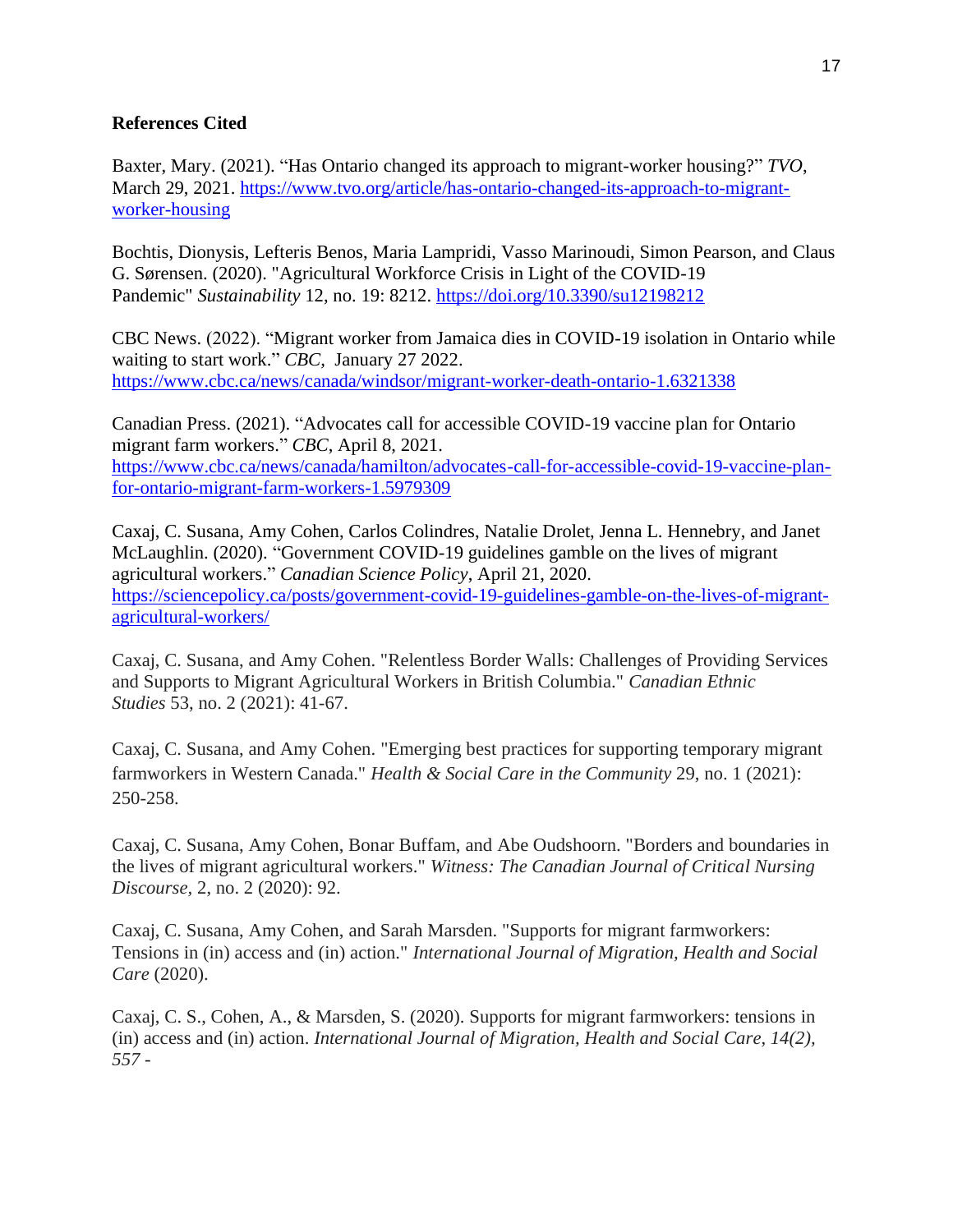CBC News. (2021). "Housing conditions for migrant workers in Canada 'worse than if we were in prison,' new report says." June 10, 2021. [https://www.cbc.ca/news/canada/windsor/migrant](https://www.cbc.ca/news/canada/windsor/migrant-farm-workers-housing-conditions-new-report-1.6060423)[farm-workers-housing-conditions-new-report-1.6060423](https://www.cbc.ca/news/canada/windsor/migrant-farm-workers-housing-conditions-new-report-1.6060423)

Migrant Worker Health Expert Working Group (MWH-EWG). (2020). Recommendations for Overcoming Health Challenges Faced Migrant Agricultural Workers during the COVID-19- Virus Pandemic. Retrieved January 27, 2022 from: [http://www.migrantworker.ca/wp](http://www.migrantworker.ca/wp-content/uploads/2020/06/HC-recommendations-June-1-2020.pdf)[content/uploads/2020/06/HC-recommendations-June-1-2020.pdf](http://www.migrantworker.ca/wp-content/uploads/2020/06/HC-recommendations-June-1-2020.pdf)

Haley, Ella, Caxaj, C. Susana, George, Glynis, Hennebry, Jenna, Martell, Eliseo, & McLaughlin, Janet. (2020). "Migrant Farmworkers Face Heightened Vulnerabilities During COVID-19." *Journal of Agriculture, Food Systems, and Community Development*, 9(3), 35–39. <https://doi.org/10.5304/jafscd.2020.093.016>

Hennebry, Jenna L., C. Susana Caxaj, Janet McLaughlin and Stephanie Mayell. (2020). "Coronavirus: Canada stigmatizes, jeopardizes essential migrant workers." *The Conversation*, June 3, 2020. [https://theconversation.com/coronavirus-canada-stigmatizes-jeopardizes-essential](https://theconversation.com/coronavirus-canada-stigmatizes-jeopardizes-essential-migrant-workers-138879)[migrant-workers-138879](https://theconversation.com/coronavirus-canada-stigmatizes-jeopardizes-essential-migrant-workers-138879)

Hennebry, Jenna, Janet McLaughlin and Kerry Preibisch. (2016). "'Out of the Loop': (In)access to Health Care for Migrant Workers in Canada." *Journal of International Migration and Integration* (JIMI), 17(2),.521-38.

Keung, Nicholas. (2020). "Calling migrant workers' deaths 'avoidable,' group launches COVID-19 website." *The Toronto Star*, June 9, 2020. [https://www.thestar.com/news/gta/2020/06/09/calling-migrant-workers-deaths-avoidable-group](https://www.thestar.com/news/gta/2020/06/09/calling-migrant-workers-deaths-avoidable-group-launches-covid-19-website.html)[launches-covid-19-website.html](https://www.thestar.com/news/gta/2020/06/09/calling-migrant-workers-deaths-avoidable-group-launches-covid-19-website.html)

Landry, Vivianne, Koorosh Semsar-Kazerooni, Jessica Tjong, Abla Alj, Alison Darnley, Rachel Lipp, and Guido I. Guberman. "The systemized exploitation of temporary migrant agricultural workers in Canada: Exacerbation of health vulnerabilities during the COVID-19 pandemic and recommendations for the future." *Journal of Migration and Health* 3 (2021): 100035.

Mayell, Stephanie and Janet McLaughlin. (2016). "Migrating to Work at What Cost?: The Cumulative Health Consequences of Contemporary Labour Migration." *Handbook of Migration and Health*, Felicity Thomas (ed.), Edward Elgar Publishing, 230-52.

Migrant Worker Health Expert Working Group (MWH-EWG). (2020). "Recommendations for Overcoming Health Challenges Faced by Migrant Agricultural Workers during the COVID-19- Virus Pandemic." Report submitted June 9, 2020. [http://www.migrantworker.ca/wp](http://www.migrantworker.ca/wp-content/uploads/2020/06/June-9-2020-HC-recommendations.pdf)[content/uploads/2020/06/June-9-2020-HC-recommendations.pdf](http://www.migrantworker.ca/wp-content/uploads/2020/06/June-9-2020-HC-recommendations.pdf)

McLaughlin, Janet and Michelle Tew (2018). "Migrant Farm Worker Health Care: Unique Strategies for a Unique Population." In *Under-Served: Health Determinants of Indigenous, Inner-City, and Migrant Populations in Canada*. Neil Arya and Thomas Piggott (eds.), Scholars' Press: pp. 553-264.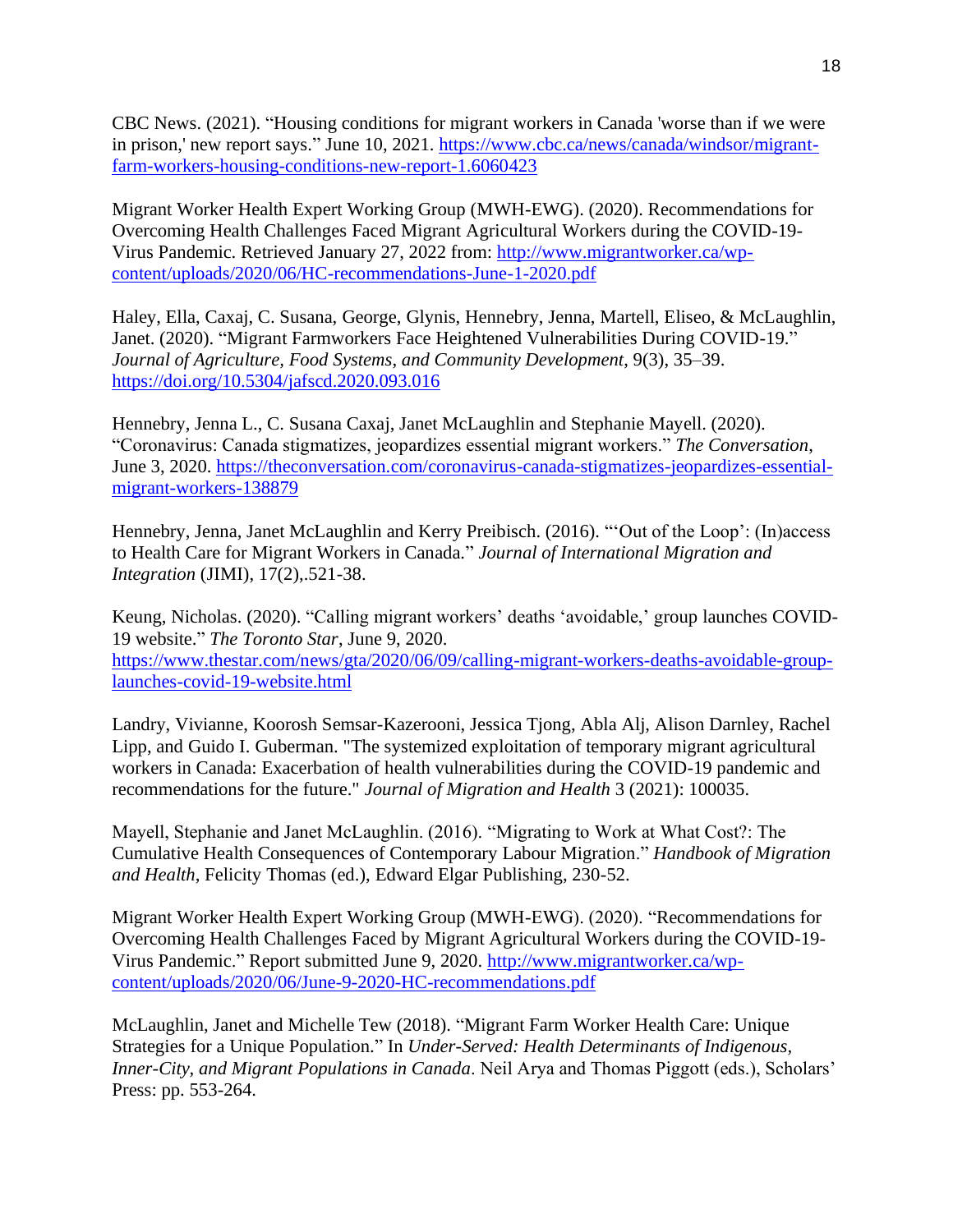McLaughlin, Janet, Jenna Hennebry, Donald Cole and Gabriel Williams (2014). "The Migrant Farmworker Health Journey: Stages and Strategies." IMRC Policy Points, International Migration Research Centre, Waterloo, ON, pp. 1-14. <https://scholars.wlu.ca/cgi/viewcontent.cgi?article=1001&context=imrc>

McLaughlin, Janet, Michelle Tew and Eduardo Huesca (2018). "Compounded Vulnerabilities and Creative Strategies: Occupational Health of Temporary Foreign Agricultural Workers." In *Sick and Tired: Health and Safety Inequalities*, Stephanie Premji, (ed). Fernwood.

Mehler Paperny, Anna. (2021). "Migrant farm workers still at risk one year into COVID-19 pandemic." *Reuters*, April 14, 2021. [https://www.reuters.com/business/healthcare](https://www.reuters.com/business/healthcare-pharmaceuticals/canadas-migrant-farmworkers-remain-risk-year-into-pandemic-2021-04-14/)[pharmaceuticals/canadas-migrant-farmworkers-remain-risk-year-into-pandemic-2021-04-14/](https://www.reuters.com/business/healthcare-pharmaceuticals/canadas-migrant-farmworkers-remain-risk-year-into-pandemic-2021-04-14/)

Minnings, Kailey. (2020). "'Already it was hard. Now, it's become impossible': Pandemic highlights barriers to healthcare for migrant workers." *Healthy Debates*, January 25, 2021. <https://healthydebate.ca/2021/01/topic/healthcare-migrant-workers/>

Mojtehedzadeh, Sara. (2021). "How crowded are migrant worker bunkhouses? A survey shines a light on housing conditions that 'cost lives." *The Toronto Star*, June 10, 2021. [https://www.thestar.com/news/canada/2021/06/10/how-crowded-are-migrant-worker](https://www.thestar.com/news/canada/2021/06/10/how-crowded-are-migrant-worker-bunkhouses-a-survey-shines-a-light-on-housing-conditions-that-cost-lives.html?rf)[bunkhouses-a-survey-shines-a-light-on-housing-conditions-that-cost-lives.html?rf](https://www.thestar.com/news/canada/2021/06/10/how-crowded-are-migrant-worker-bunkhouses-a-survey-shines-a-light-on-housing-conditions-that-cost-lives.html?rf)

OECD (Organization for Economic Co-operation and Development). (2020). "What is the impact of the COVID-19 pandemic on immigrants and their children?" OECD Policy Responses to Coronavirus (COVID-19), October 19, 2020. [https://www.oecd.org/coronavirus/policy](https://www.oecd.org/coronavirus/policy-responses/what-is-the-impact-of-the-covid-19-pandemic-on-immigrants-and-their-children-e7cbb7de/)[responses/what-is-the-impact-of-the-covid-19-pandemic-on-immigrants-and-their-children](https://www.oecd.org/coronavirus/policy-responses/what-is-the-impact-of-the-covid-19-pandemic-on-immigrants-and-their-children-e7cbb7de/)[e7cbb7de/](https://www.oecd.org/coronavirus/policy-responses/what-is-the-impact-of-the-covid-19-pandemic-on-immigrants-and-their-children-e7cbb7de/)

Paremoer, Lauren, Sulakshana Nandi, Hani Serag, and Fran Baum. "Covid-19 pandemic and the social determinants of health." *bmj* 372 (2021).

Rodriguez, Jeremiah. (2021). "Migrant farmworkers want feds to act on better employerprovided housing: report." *CTV News*, June 10, 2021. [https://www.ctvnews.ca/canada/migrant](https://www.ctvnews.ca/canada/migrant-farmworkers-want-feds-to-act-on-better-employer-provided-housing-report-1.5465417)[farmworkers-want-feds-to-act-on-better-employer-provided-housing-report-1.5465417](https://www.ctvnews.ca/canada/migrant-farmworkers-want-feds-to-act-on-better-employer-provided-housing-report-1.5465417)

Tucker, Eric and Leah F. Vosko (2021). "Shocking but not surprising: Auditor General of Canada criticizes enforcement of COVID-19 regulations for migrant workers," *The Conversation*. December 16, 2021. [https://theconversation.com/shocking-but-not-surprising](https://theconversation.com/shocking-but-not-surprising-auditor-general-of-canada-criticizes-enforcement-of-covid-19-regulations-for-migrant-workers-173812)[auditor-general-of-canada-criticizes-enforcement-of-covid-19-regulations-for-migrant-workers-](https://theconversation.com/shocking-but-not-surprising-auditor-general-of-canada-criticizes-enforcement-of-covid-19-regulations-for-migrant-workers-173812)[173812](https://theconversation.com/shocking-but-not-surprising-auditor-general-of-canada-criticizes-enforcement-of-covid-19-regulations-for-migrant-workers-173812)

Vosko, Leah F. (2019). *Disrupting Deportability: Transnational Workers Organize*. Ithaca: Cornell University Press.

---. (2013). "'Rights without Remedies': Enforcing Employment Standards in